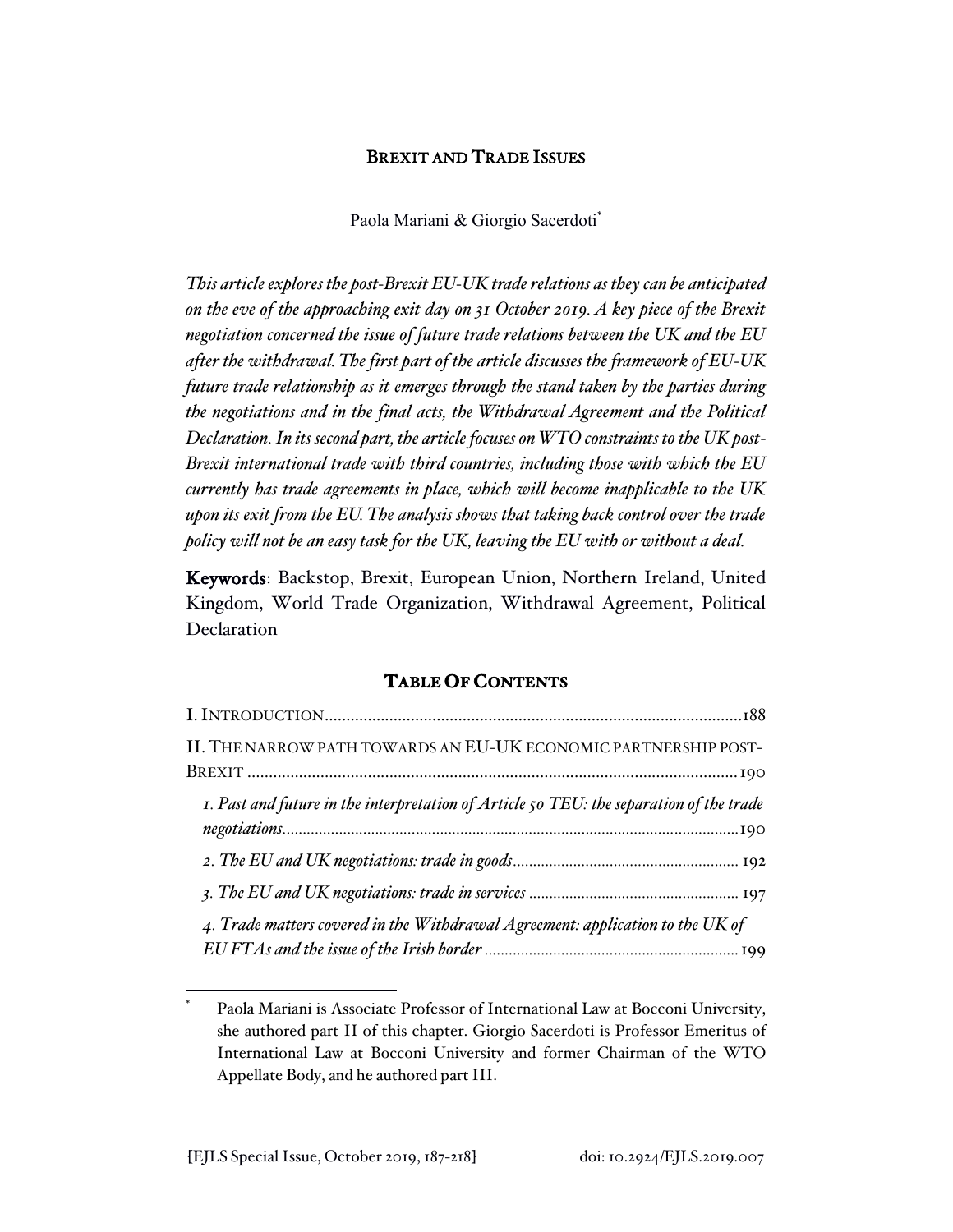| 6. What next? Options for the UK and the EU in an orderly exit scenario 207  |
|------------------------------------------------------------------------------|
| III. WTO RULES AND THE UK'S INTERNATIONAL TRADE RELATIONS                    |
|                                                                              |
|                                                                              |
| 2. UK Trade with non-EU countries under the WTO post-Transition Period or in |
|                                                                              |
|                                                                              |
|                                                                              |

## I. INTRODUCTION

On 29 March 2017 the United Kingdom (UK) formally notified the European Council of its intention to leave the European Union (EU). In November 2018, before the end of the two-year time limit established by Article 50 TEU to achieve an agreement on the UK departing terms, the EU and the UK closed an intense negotiation with the signature of the Withdrawal Agreement and the Political Declaration setting out the framework for the future relationship between the European Union and the United Kingdom.<sup>1</sup> A key piece of the Brexit negotiation concerned the issue of future trade relations between the UK and the EU after the withdrawal. However, as is well known, the UK Parliament has refused to accept the results of the negotiation. At the date of finalisation of this paper<sup>2</sup> it is not clear whether Brexit will occur with or without a deal – if at all.

The main initial target of the UK was to associate the negotiations on the terms of withdrawal with those concerning the two parties' future cooperation. However, at the EU's insistence the definition of the framework for the future trade relationship was pushed back to the very last phase of the negotiation and is not enshrined in a binding agreement but

Agreement on the withdrawal of the United Kingdom of Great Britain and Northern Ireland from the European Union and the European Atomic Energy Community [2019] OJ CI 144/1.

<sup>&</sup>lt;sup>2</sup> This article was completed at the end of September 2019.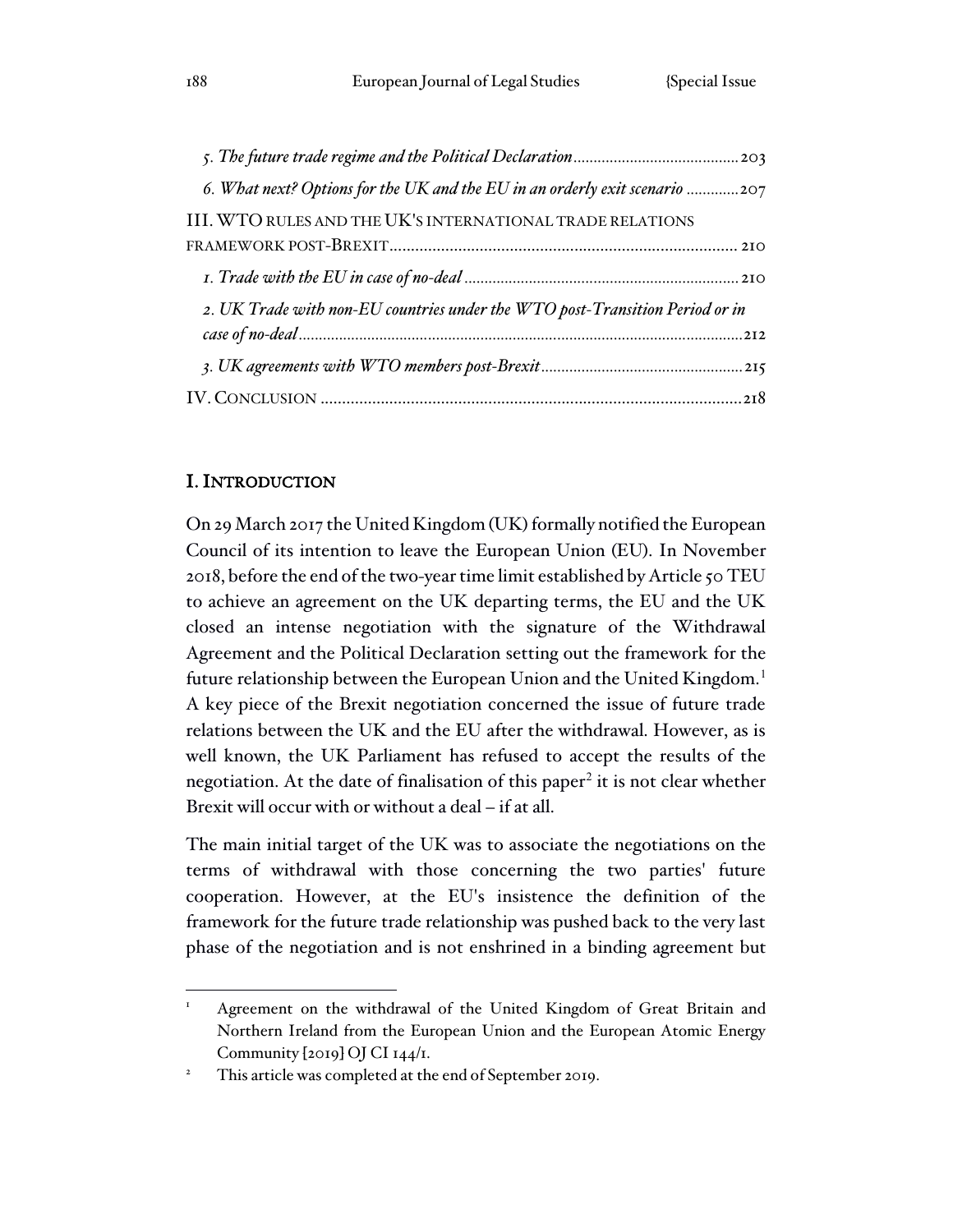rather in a political declaration. The different positions of the parties converged in the Political Declaration, a non-binding legal instrument open to different interpretations and developments. The only trade arrangement binding for the parties is the so-called 'backstop' solution for avoiding a hard border between Ireland and Northern Ireland, agreed by the parties in the Protocol on Ireland/Northern Ireland that forms an integral part of the withdrawal agreement.<sup>3</sup>

In its first part, this article discusses the features of future EU-UK post-Brexit trade relations according to the positions manifested by the parties during the negotiation and in the final acts, taking into account the position adopted by Prime Minister Boris Johnson's government, notably with his letter to EU Council President Donald Tusk on 19 August 2019.<sup>4</sup> In its second part, the paper focuses on World Trade Organization (WTO) constraints to the UK's post-Brexit international trade with third countries, including those with which the EU currently has trade agreements in place which will become inapplicable to the UK upon exit. The so-called 'roll-over' – aimed for by the UK – of existing Free Trade Agreements (FTA) and other trade arrangements currently in place between the EU and third countries requires the conclusion of new agreements by the UK. They are meant to enter into force subject to the exit of the UK from the EU, the end of any Transition Period and the ability of the UK to conduct thereupon its own international trade policy freely. The latter is dependent on the UK not being encumbered by the restrictions stemming from the UK being part of a custom union with the EU, as currently envisaged by the 'backstop'.

The conclusions of our analysis show the considerable constraints that the UK faces in devising such a policy and entering into such agreements, including with countries such as the US which currently have no FTAs in place with the EU. Since the UK-EU trade represents for the UK about half

<sup>&</sup>lt;sup>3</sup> According to Article 182 of the withdrawal agreement, 'The Protocol on Ireland/Northern Ireland, the Protocol relating to the Sovereign Base Areas in Cyprus, the Protocol on Gibraltar, and Annexes I to IX shall form an integral part of this Agreement'.

<sup>4</sup> Letter of Prime Minister Boris Johnson to European Council President Donald Tusk (19 August 2019) <https://assets.publishing.service.gov.uk/government/ uploads/system/uploads/attachment\_data/file/826166/20190819\_PM\_letter\_to\_H is\_Excellency\_Mr\_Donald\_Tusk.pdf > accessed 6 September 2019.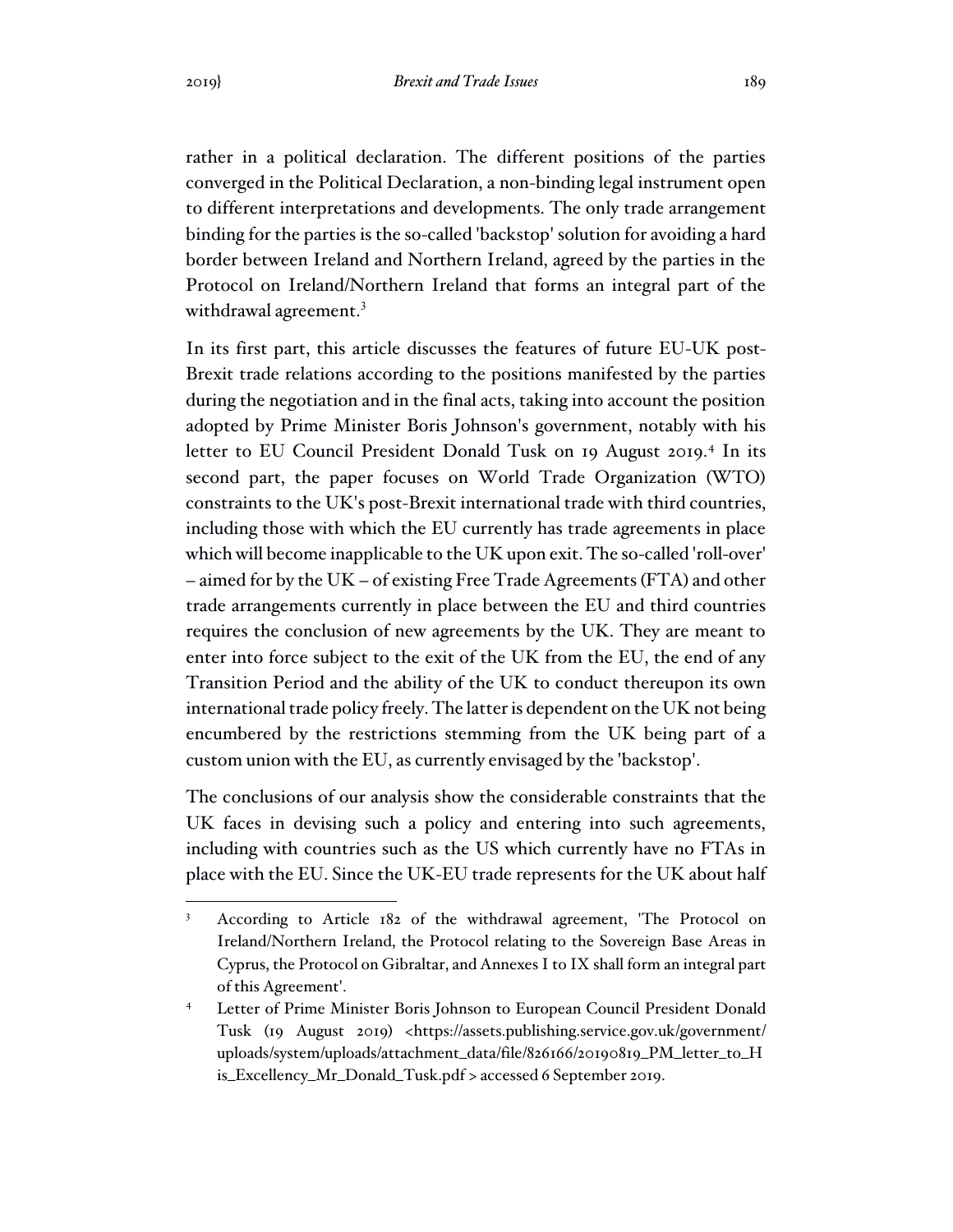of the total import-export of the  $UK<sup>5</sup>$ , the legal framework of this trade relationship affects the terms of any other agreement with other WTO members. As such, this represents a situation of uncertainty as to the future trade relations of the UK with the EU.

# II. THE NARROW PATH TOWARDS AN EU-UK ECONOMIC PARTNERSHIP POST-BREXIT

# *1. Past and future in the interpretation of Article 50 TEU: the separation of the trade negotiations*

Article 50 TEU does not draw a clear line between the undefined 'arrangements […] for the withdrawal' to be included in a bilateral treaty between the Union and the exiting member, and 'the future relations' to be taken into account in the negotiation of the treaty.

This vague formulation of the provision allowed at the very beginning of the Brexit process two opposite lines of interpretation: either a comprehensive negotiation process, combining both the past and the future, or a negotiation trajectory defined by a clear separation between the assessment of the past and discussion on the future.

Prime Minister May's letter triggering Article 50 TEU expressed the will of the UK to negotiate and agree both the terms of separation and the future relations in parallel.<sup>6</sup> This proposal of the UK government met, however, with a firm opposition from the EU, based on the very terms of Article 50. The European Council's first Guidelines<sup>7</sup> split the negotiations in two

<sup>5</sup> 'In 2018 the UK exported £289 billion of goods and services to other EU member states. This is equivalent to 46% of total UK exports. Goods and services imports from the EU were worth £345 billion (54% of the total)': House of Commons Library, Briefing Paper, 'Statistics on UK-EU trade', 7851, (24 July 2019) 4.

<sup>&</sup>lt;sup>6</sup> Letter of Prime Minister Theresa May to European Council President Donald Tusk (29 March 2017) <http://data.consilium.europa.eu/doc/document/XT-20001-2017-INIT/en/pdf> accessed 19 August 2019.

According to Article 50 TEU, the Union shall negotiate and conclude an agreement with the withdrawing state 'in the light of the guidelines provided by the European Council'. In the Brexit negotiation, the European Council adopted three set of Guidelines. The first one was adopted at the beginning of the process one month after the UK withdrawal notification: European Council Guidelines (April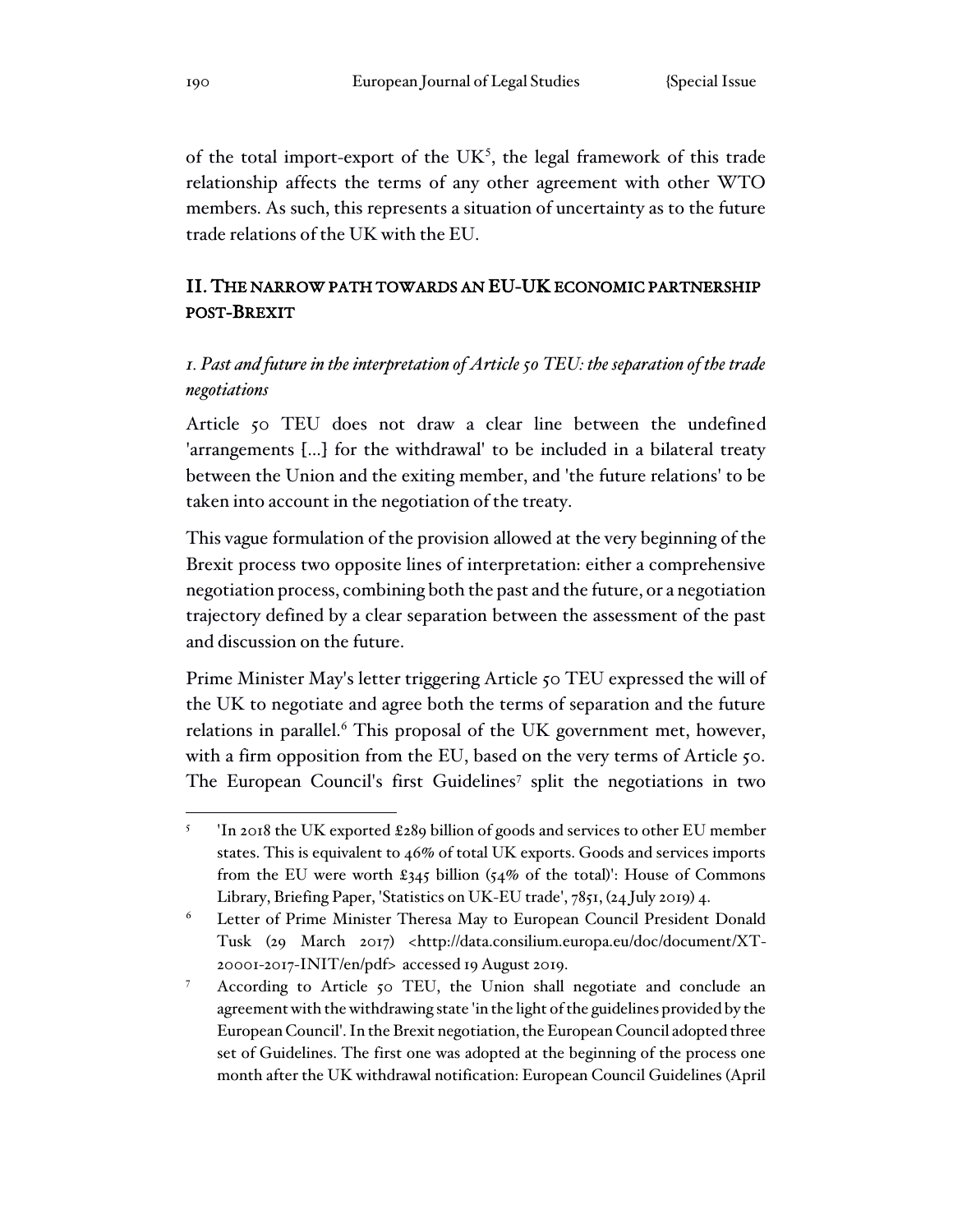phases: a first phase exclusively devoted to the arrangements for an orderly withdrawal and a second phase, conditioned by reaching sufficient progress and a satisfactory agreement on the first phase issues as assessed by the EU Council, devoted to achieving an overall understanding on the framework for the future relationship. The main EU legal justification was that an agreement on a future relationship between the EU and the UK would be 'finalised and concluded once the United Kingdom has become a third country.'<sup>8</sup> Behind the legal argument, there was the determination of the EU to subordinate the negotiations on the future to reaching an agreement on the three paramount objectives of the Article 50 negotiations: first, the protection of the rights of EU citizens presently residing in the UK and those of UK citizens living in the EU;<sup>9</sup> second, the settlement of the UK financial obligations towards the Union; and third, avoiding the re-establishment of an hard border between the Republic of Ireland and Northern Ireland.<sup>10</sup>

The roadmap proposed by the European Council was accepted by the UK. Indeed, in the Terms of Reference for the Article 50 TEU negotiations, $<sup>11</sup>$ </sup> agreed by both parties, the issues on the table were the Citizens' rights, the Financial Settlement, other separation issues and a dialogue on Ireland/Northern Ireland. No mention was made as to the future relationship between the Union and the UK.

Legally speaking, the position of the EU was correct. According to Article 50, the withdrawal agreement is a sole Union agreement, concluded by a Council decision adopted by a qualified majority vote and subject to the consent of the European Parliament. An agreement on the future relationship falls within a different scope of the EU's external action, since the UK will forfeit its membership and become a third country. The agreement should have a different legal base: Article 207 TFEU in case future relationships were limited to trade matters, or Article 217 TFEU in case of a wider area of

<sup>29 2017)</sup> EUCO XT 20004/17, para II <http://data.consilium.europa.eu/doc/ document/XT-20004-2017-INIT/it/pdf> accessed 19 August 2019.

<sup>8</sup> Ibid para 5.

See contribution by Catherine Barnard in this volume.

<sup>&</sup>lt;sup>10</sup> See contribution by John Doyle & Eileen Connelly in this volume.

<sup>&</sup>lt;sup>11</sup> Terms of Reference for the Article 50 TEU negotiations, <https://ec.europa. eu/commission/publications/terms-reference-article-50-treaty-european-unionnegotiations\_en> accessed 29 April 2019.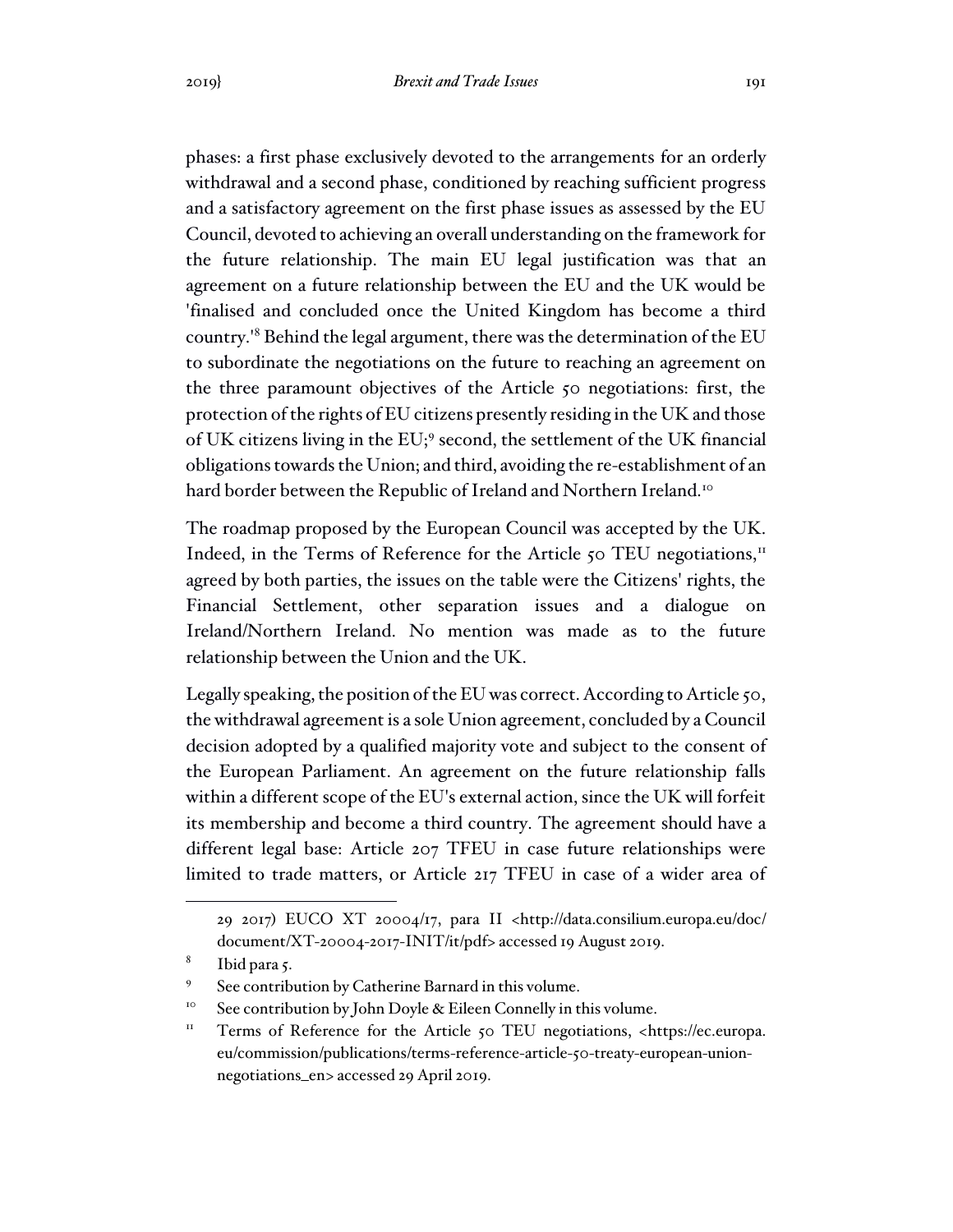cooperation extended to EU policy areas other than trade and putting the base for deeper cooperation in the form of Association.<sup>12</sup>

### *2. The EU and UK negotiations: trade in goods*

The first formal step towards a definition of a framework for the future relationship arrived only at the end of March 2018 when the European Council delivered the third set of Guidelines – delivered by the EU, rather than by the UK.<sup>13</sup> This does not mean that the UK did not engage in political discussion on the kind of economic and trade relations it intended to establish with the EU.<sup>14</sup> However, the British political elite was highly divided on the kind of future trade relation it sought with the EU, and the UK government only formalised its proposal in the White Paper commonly known as the Chequers plan in July 2018.<sup>15</sup> The time-lag uncovers the weak negotiating position of the UK.<sup>16</sup> When the 585-page Draft Agreement on the Withdrawal was agreed at negotiators' level on 14 November 2018, the common ground for the negotiation of the future relationship was outlined

<sup>12</sup> Takis Tridimas, 'Article 50: An Endgame without an End?' (2016) King's Law Journal 297; Hannes Hofmeister,'"Should I Stay or Should I Go?" A Critical Analysis of the Right to Withdraw from the EU' (2010) 16 ELJ 589; Christophe Hillion, 'Withdrawal Under Article 50 TEU: An Integration-Friendly Process' (2018) 55 CML Rev 29; Piet Eeckhout and Eleni Frantziou, 'Brexit and Article 50 TEU: A constitutionalist reading' (2017) 54 CML Rev 695.

<sup>&</sup>lt;sup>13</sup> European Council Guidelines (March 23, 2018) EUCO XT 20001/18 (hereafter 2018 Guidelines) <https://www.consilium.europa.eu/media/33504/23-euco-art50 guidelines-it.pdf> accessed 19 August 2019.

<sup>&</sup>lt;sup>14</sup> Prime Minister Theresa May, speech on our future economic partnership with the European Union, Guildhall (2 March 2018).

<sup>&</sup>lt;sup>15</sup> White Paper of the UK Government on 'The future relationship between the United Kingdom and the European Union' (17 July 2018), Cm (9593), (hereafter Chequers plan) <https://assets.publishing.service.gov.uk/government/uploads/ system/uploads/attachment\_data/file/786626/The\_Future\_Relationship\_between \_the\_United\_Kingdom\_and\_the\_European\_Union\_120319.pdf> accessed 19 August 2019.

 $16$  See contribution by Emily Jones in this volume.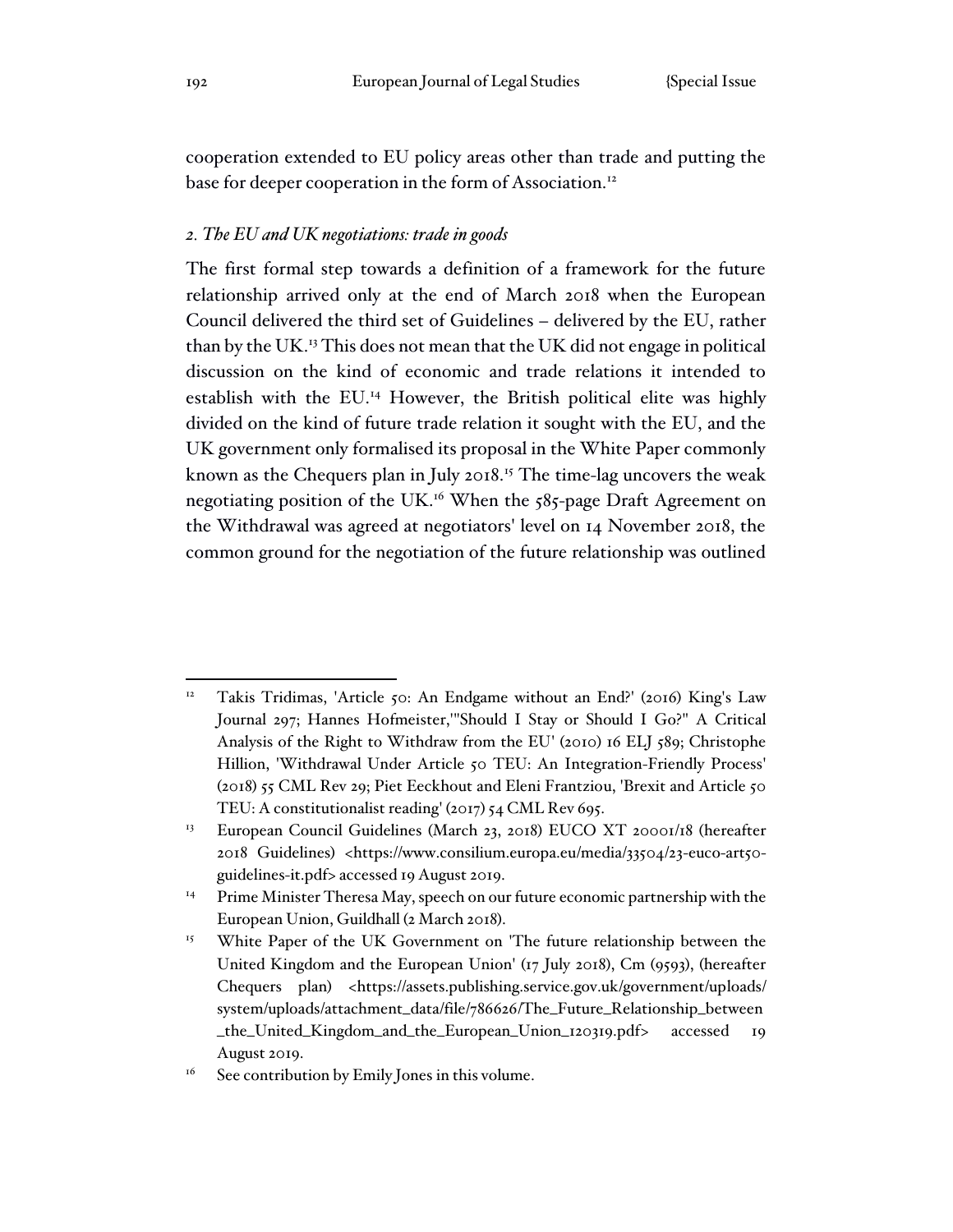in a seven-page document defining general principles and aspirations consistent with different forms of trade agreements.<sup>17</sup>

In the 2018 Guidelines, the European Council reaffirmed the Union's determination to build a close partnership with the UK, covering 'trade and economic cooperation as well as other areas, in particular the fight against terrorism and international crime, as well as security, defence and foreign policy.'<sup>18</sup> Once again, it was left to the European Council to draw the road map and the formal outcome: 'the negotiations on the overall understanding of the framework for the future relationship […] will be elaborated in a political declaration accompanying and referred to in the Withdrawal Agreement.'<sup>19</sup> In other words, no binding instruments for the future, just a political commitment from both parties. A free trade agreement (FTA) could be finalised and concluded only once the UK is no longer a Member State.

In response to the red lines laid down by Prime Minister Theresa May in her various political speeches,<sup>20</sup> the European Council adopted its own red lines for a future trade deal. They were: the UK cannot have all the benefits of membership of the single market without the corresponding obligations; the preservation of the integrity of the single market, meaning unity of the four freedoms and the exclusion for the UK to participate in the single market on a sector-by-sector base; the Union autonomy in its decision-making process; and the central role of the Court of Justice of the European Union.

Outline of the political declaration setting out the framework for the future relationship between the European Union and the United Kingdom of Great Britain and Northern Ireland, as agreed at negotiators' level on 14 November 2018 <https://ec.europa.eu/commission/sites/beta-political/files/outline\_of\_the\_politi cal\_declaration.pdf> accessed 19 August 2019.

 $18$  2018 Guidelines (n 9) I.

 $19$  Ibid 3.

<sup>&</sup>lt;sup>20</sup> Ending jurisdiction of the European Court of Justice in the UK; ending free movement of EU citizens into the UK; a fully independent UK trade policy; and no compulsory contributions to the EU budget. See Prime Minister Theresa May, Plan for Britain, including the 12 priorities that the UK government will use to negotiate Brexit, Lancaster House, London (17 January 2017); Prime Minister Theresa May, Florence speech: a new era of cooperation and partnership between the UK and the EU, Florence (23 September 2017).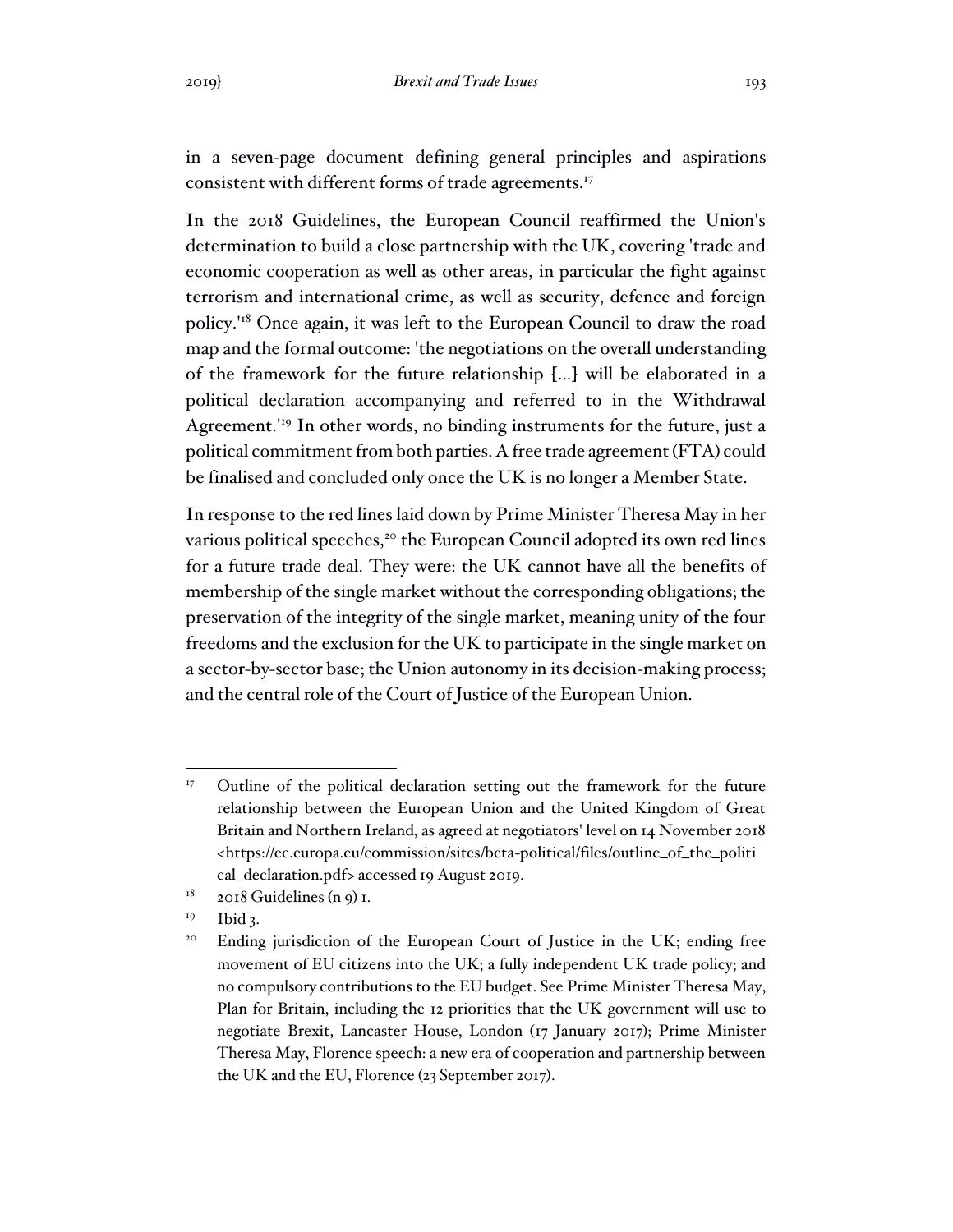According to the 2018 Guidelines, the FTA would cover trade in goods, trade in services and access to public procurement markets, investments and protection of intellectual property rights. Differently, in the long-awaited Chequers Plan, the UK proposed a bilateral free trade area for goods, proposing that it could be established without introducing border controls. The UK proposal was in line with the EU position expressed in the 2018 Guidelines in terms of avoiding tariffs and quotas, but differs in its approach to border controls. In the traditional dichotomy between customs unions and free trade areas defined by Art. XXIV of the GATT,<sup>21</sup> only a customs union in which Member States adopt a common external tariff eliminates the necessity of border controls on the origin of goods. The UK proposal was intended instead to conciliate the freedom of the UK to autonomously set its own tariff levels, as in a classical free trade area, with the avoidance at the same time of 'friction at the border' (as in custom unions), notwithstanding the possible introduction of tariffs, quotas, and checks for health and safety. This tailor-made new approach to trade in goods was elaborated not just to allow a smooth circulation of final products, but also to 'protect the uniquely integrated supply chains and "just-in-time" processes that have developed across the UK and the EU over the last 40 years.'<sup>22</sup> The two pillars of the UK proposal were two 'innovative' instruments: the Common Rulebook and the Facilitated Customs Arrangement (FCA).<sup>23</sup>

- <sup>22</sup> Chequers Plan  $(n 15)$  13.
- $23$  Ibid 16ff and 89ff.

<sup>&</sup>lt;sup>21</sup> Article XXIV of the GATT is the provision allowing for regional integration exceptions. The most-favoured-nation (MFN) obligation (Art I GATT) can be derogated to permit the formation of customs unions and Free Trade Areas. In a customs union, the members must eliminate duties and 'other restrictive regulations of commerce' with respect to substantially all trade between them and they must apply substantially the same duties and other regulations of commerce to their external trade. According to the GATT definition, the customs union members are required to eliminate internal trade barriers as well as establish a common commercial policy. Differently, in a free trade area members are only required to eliminate internal trade barriers. See Michal Ovádek and Ines Willemyns, 'International Law of Customs Unions: Conceptual Variety, Legal Ambiguity and Diverse Practice' (2019) EJIL 363: 'Article XXIV of the GATT contains the most important contemporary legal definition of the concept of a CU in international law.'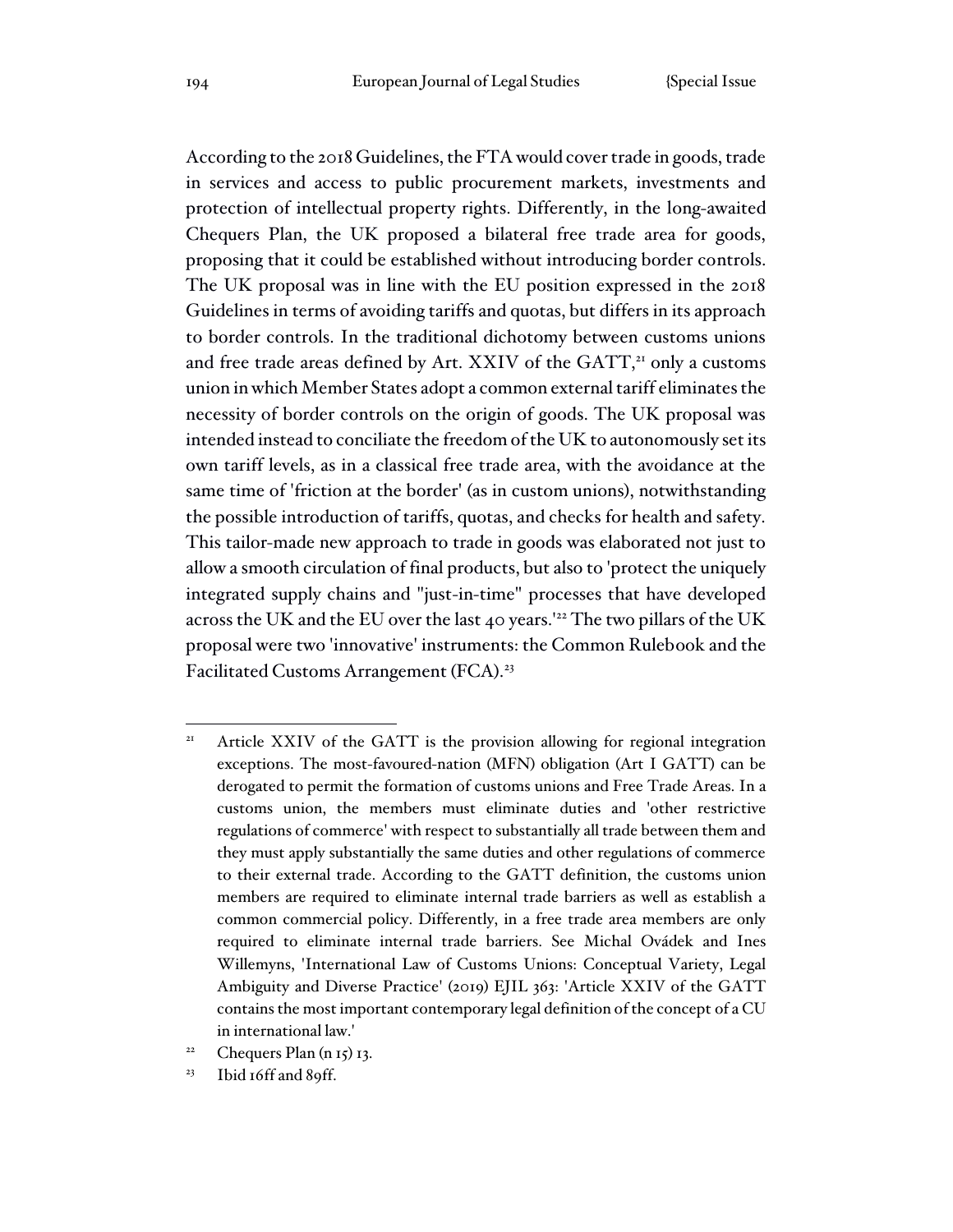The Common Rulebook would set forth the agreed rules on standards for goods, including agri-foods. In the 'desiderata' of UK these common rules would enable the UK and the EU to reduce or avoid border checks on the basis that common standards were observed. The implementation of the common regulation at the domestic level should be sufficient to qualify the goods for FTA treatment, meaning the respect of standards and regulations and the UK origin. The same would happen for EU27 exports to the UK. This system would depend in large measure on customs declarations and returns made by firms given 'trusted trader' status, and on maximum use of modern technology. It would ensure interoperability between UK and EU supply chains, and avoid the need for manufacturers to run separate production lines for the separate markets. The EU would continue to lead the definition of standards and the 'UK would make an upfront choice to commit by treaty to ongoing harmonisation with the relevant EU rules, with all those rules legislated for by Parliament or the devolved legislatures'.<sup>24</sup>

The FCA would be the mechanism to allow the elimination of UK/EU border controls while permitting an independent UK international trade policy. According to the proposal, the UK would apply its own trade policy and tariffs to imports of goods intended for consumption in the UK, while for goods in transit for the EU that entered via the UK, the UK would apply the EU's tariffs and trade policy.<sup>25</sup> The FCA would aim to eliminate the need for customs controls for trade in goods from the UK to the EU, including customs declarations for tariff classification purposes, routine rules of origin requirements, and entry and exit declarations, since the UK would act as agent for EU customs authorities. It would mean that the UK would guarantee the integrity of the EU customs union, ensuring that tariffs are properly applied and collected, and that EU standards for goods entering the EU via the UK are respected.

The FCA proposal is unique in the context of international relations between sovereign entities. In fact, the system is founded on the outsourcing of a sovereign power (administration of customs) to another state. The UK was suggesting that the Union and its Member States give up their customs sovereignty to a third country, without reciprocity. The system would be

 $24$  Ibid 8.

 $25$  Ibid 16.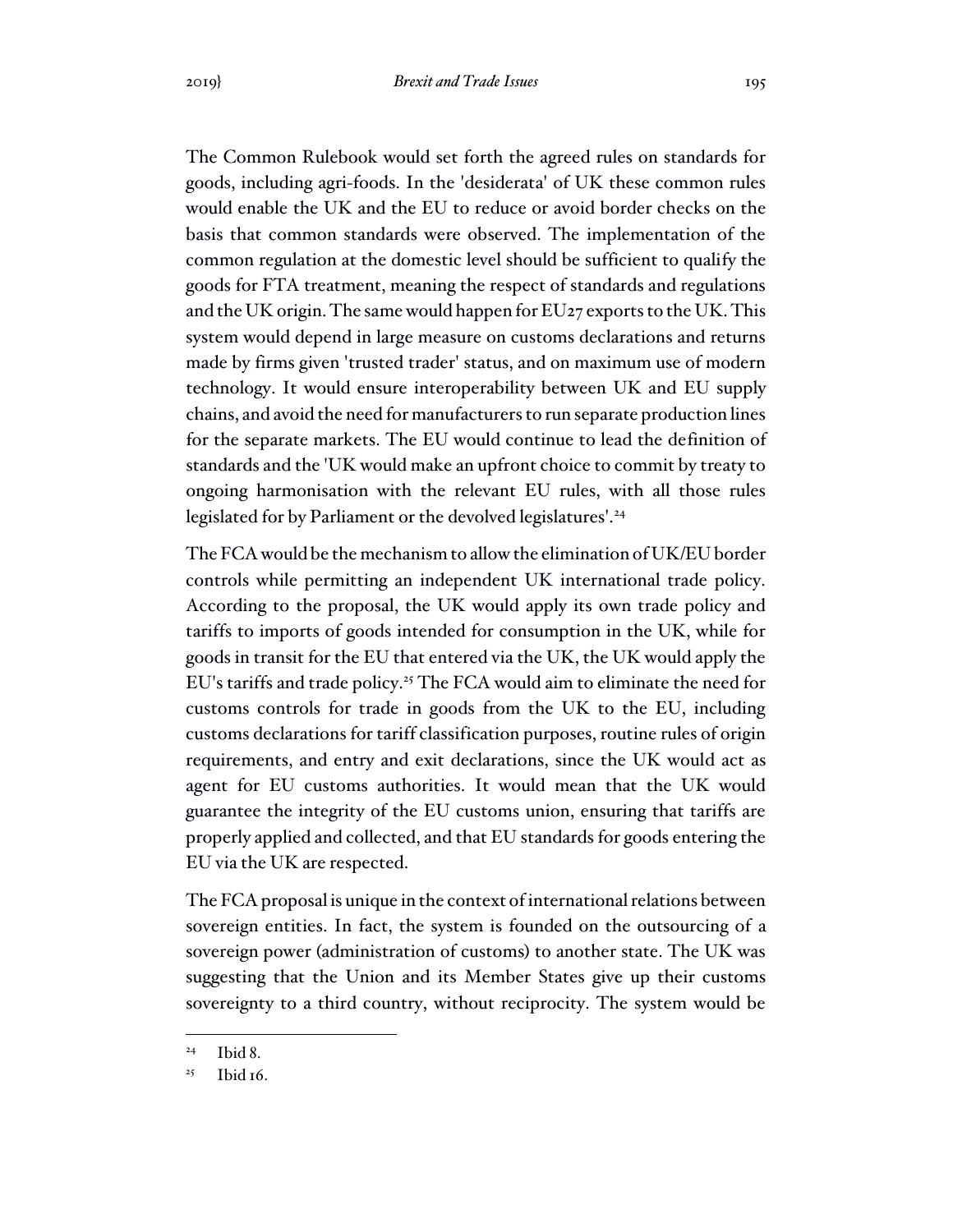based on a full trust in a soon-to-be third country. However, due to its ineffective implementation of customs controls on imports from third countries, the UK as a member of the EU has not proved to be reliable in taking action to prevent customs evasion. Following an OLAF report and a Commission inspection, it emerged that the UK has under-valuated a fraud scheme relating to the importation of textiles and footwear originating in China since 2007,<sup>26</sup> which has resulted in an infringement procedure pending against the UK.<sup>27</sup> Despite having been asked to take appropriate risk control measures, according to the Commission the UK failed to take action to prevent the fraud. The UK's infringement of EU legislation resulted in losses to the EU budget amounting to EUR 2.7 billion during the period from November 2011 until December 2017.<sup>28</sup>

It is not surprising that EU Chief Negotiator Michel Barnier rejected the UK proposal for a Facilitated Customs Arrangements, arguing that the EU could never agree to outsource any part of its customs administration to a non-Member State.<sup>29</sup> What would be the interest of a third country to improve the customs control on behalf of the EU and its financial interests? Without the incentive to reduce the national contribution to the EU budget and the pressure on UK taxpayers, and lacking the deterrent effect of the infringement procedure, what would be the UK's incentive to guarantee the correct implementation of foreign legislation? When the UK customs authorities will be requested to check the goods in transit for the EU, they may be tempted to facilitate trade with faster, seamless import procedures, instead of carrying out burdensome customs controls, in order to attract more traffic with fewer customs controls. As such, the implementation of a dual customs system by UK officials could create new loopholes originating from the different tariffs and trade policies. In fact, since in the aspirations

<sup>&</sup>lt;sup>26</sup> European Anti-Fraud Office (OLAF), 'The OLAF Report 2017', 26.

<sup>27</sup> *Commission v United Kingdom*, Case C-213/19.

<sup>28</sup> European Commission, Formal notice Art. 258 TFEU (8 March 2018) <http://europa.eu/rapid/press-release\_MEMO-18-1444\_EN.htm> accessed 29 April 2019; European Commission, Reasoned opinion Art 258 TFEU (24 September 2018) <http://europa.eu/rapid/press-release\_IP-18-5807\_EN.htm> accessed 29 April 2019.

<sup>29</sup> European Commission, Press statement by Michel Barnier following the July 2018 General Affairs Council (Article 50), STATEMENT 18/4626.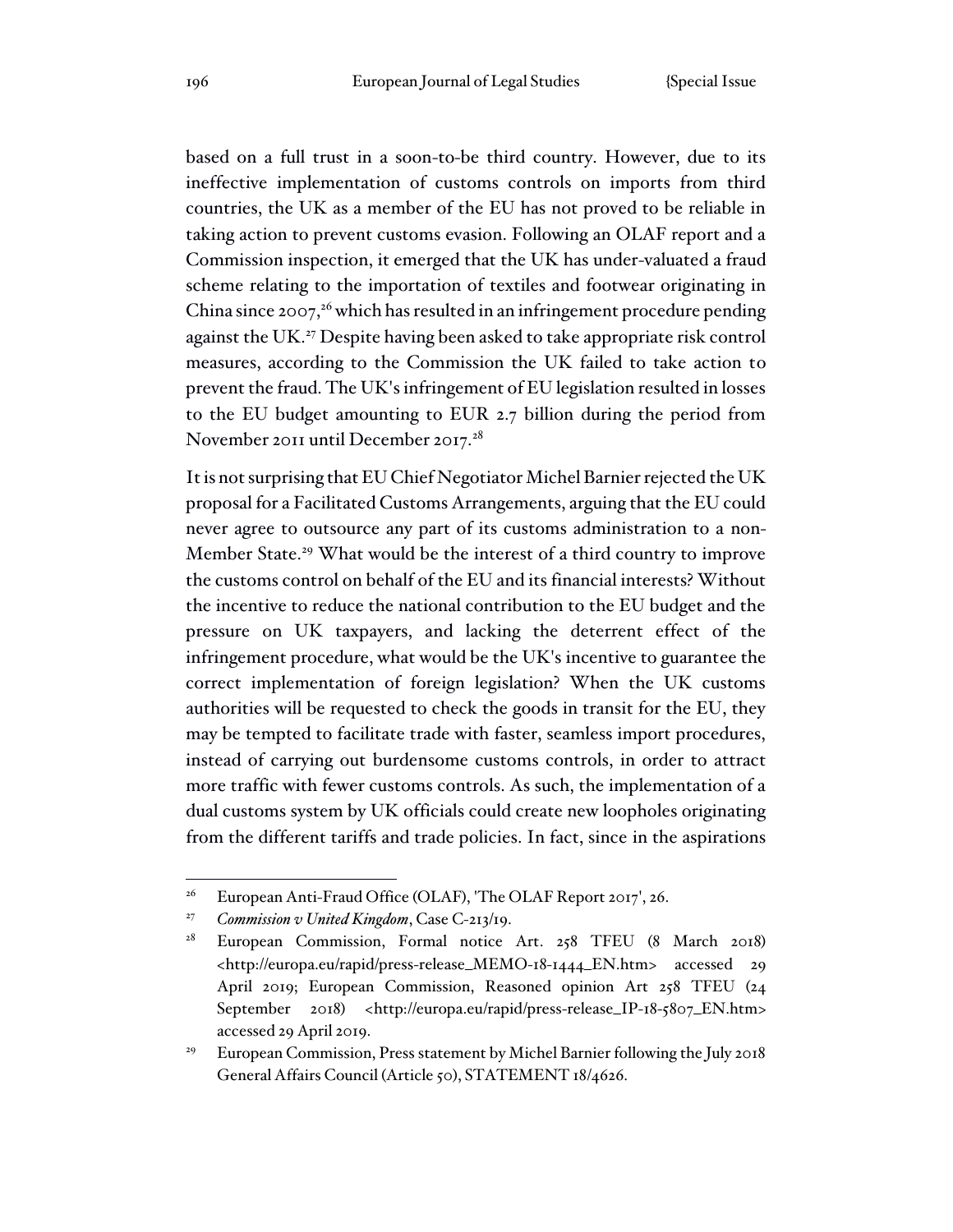of the UK Government, the new UK trade policy should reduce the standards and the tariffs compared the current EU's ones,<sup>30</sup> it is easy to foresee frauds to unduly extend the FTA treatment to non-UK origin goods.

## *3. The EU and UK negotiations: trade in services*

It is important to note that the Free Trade Area would not extend to services. The Chequers Plan, searching for different market access rights for service providers, relies on the provisions of the General Agreement on Trade in Services (GATS).<sup>31</sup> However, it does not accept one of its main principles, according to which FTAs are obliged to cover all modes of services supply and to have substantial sectoral coverage.<sup>32</sup> The guiding philosophy seems instead to be exiting the single market for services, in exchange for the UK being allowed to deconstruct single market principles of free movement of persons.<sup>33</sup> In fact, the proposal on services is a selective recourse to EU mutual recognition of professional qualifications legislation. This is done in order to reach more 'deep commitments' on market access and national treatment, to guarantee that foreign service providers are treated the same as equivalent local providers, with any exceptions kept to a minimum only for the business services.<sup>34</sup>

<sup>30</sup> 'Britain's destiny is to be a global champion of trading freedoms.' See the International Trade Secretary Liam Fox, 'Britain's place in the global trading system', policy Exchange, London (1 February 2019).

<sup>&</sup>lt;sup>31</sup> The General Agreement on Trade in Services (GATS) is the only multilateral agreement regulating trade in services. It is one of the agreements administered by the WTO. Markus Krajewski, 'General Agreement on Trade in Services ([1994]2011)' Max Planck Encyclopedia of Public International Law [MPEPIL].

<sup>&</sup>lt;sup>32</sup> In general, on service trade according to GATS rules in a post-Brexit scenario see Adlung, Rudolf, 'Brexit from a WTO/GATS Perspective: Towards an Easy Divorce?' (2018) 52 Journal of World Trade 721–744.

<sup>&</sup>lt;sup>33</sup> The GATS distinguishes between four modes of supplying services: cross-border trade, consumption abroad, commercial presence, and presence of natural persons. In the EU internal market, the distinction is less important since the free circulation of persons allows all the modes. The end of the free movement of people between the UK and EU implies that the delimitation of trade of services is strictly connected to the conditions of circulation of services providers and recipients.

 $34$  Chequers Plan (n 15) 26.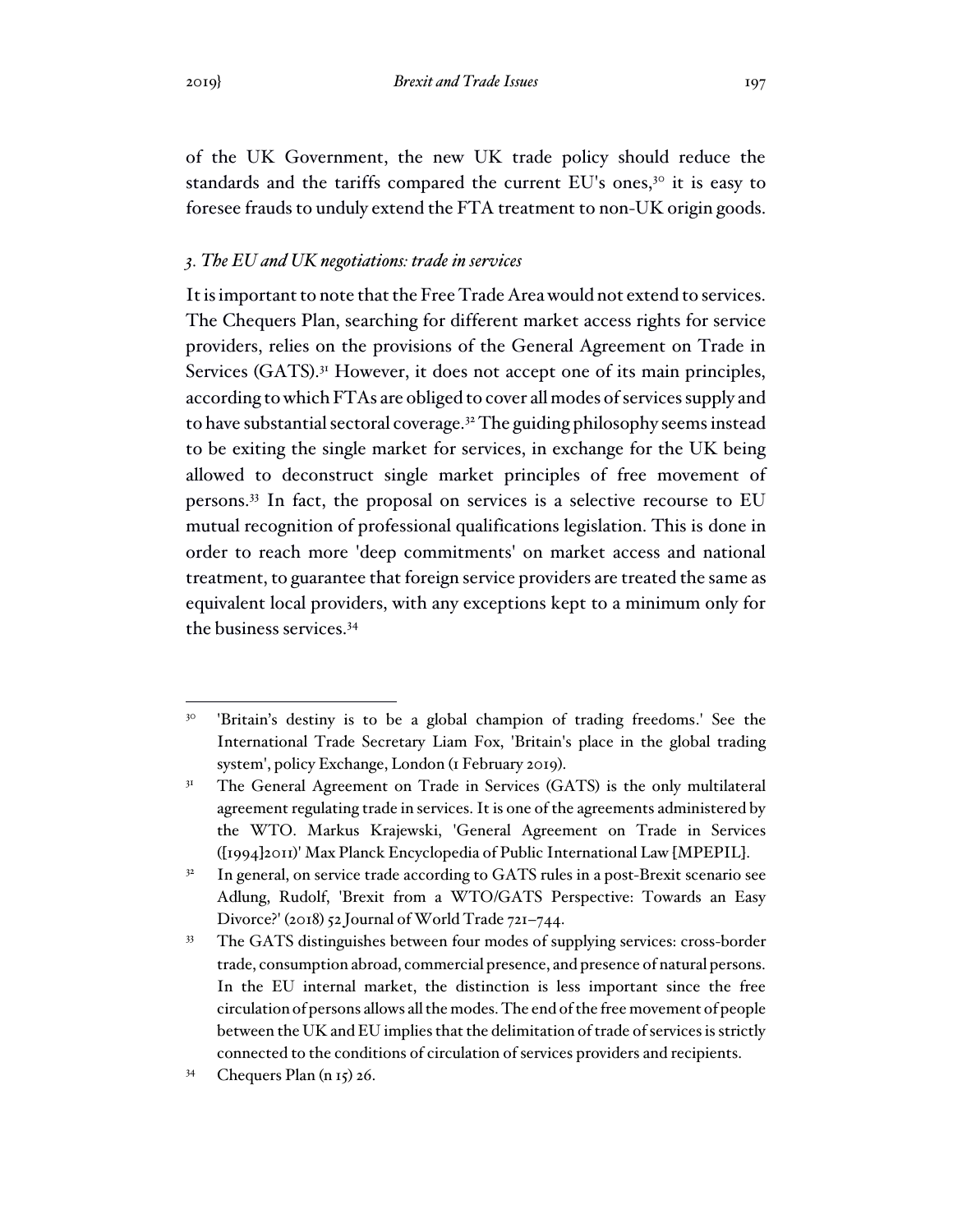The end of free movement of people risks becoming a barrier to trade in services by preventing businesses form having access to skills and talent, a crucial concern for a number of sectors, especially professional services, financial services and technology. The approach adopted by the Chequers Plan is to deal with the issue of mobility of skilled workers and professionals by using the framework of services trade, shifting the issue of access to skills and labour from the realm of free circulation of people and workers, to access to particular jobs in selected service sectors.

Concerning financial services, the Chequers Plan is based on abandoning the current system of 'passporting' based on the 'mutual recognition' principle covering many finance service areas as investments services, banking, insurance, insurance mediation, payment services and issuing electronic money. Instead, the UK proposal is to rely on a new economic and regulatory arrangement that is an expanded and modified version of the EU thirdcountry equivalence regimes, which provide limited access for some of its third-country partners to some areas of EU financial services markets. The limit of equivalence is twofold: instability and lack of comprehensiveness.<sup>35</sup>

In the short run the UK regulatory regime will continue to be entirely equivalent to the one applicable among the EU27, but in the long run to maintain the equivalence means to negotiate standards and regulations with the EU, in view of the asserted autonomy of the UK to develop its own regulatory system. The White Paper proposes a number of processes designed to encourage continued convergence and to manage the process if the laws diverge, involving both parties. The regulatory autonomy also means the end of any supervisory control of EU organs, including the Commission and the European Supervisory Authorities, over the UK financial market and its actors.

The current EU equivalence framework does not apply to all EU regulated financial services. Access may depend on the type of clients (eligible counterparty, professional or retail) and regimes are different for crossborder operations and for established firms. From an EU legislative perspective, in order to expand the current equivalence regime into the new

<sup>35</sup> Eddy Wymeersch, 'Third-Country Equivalence and Access to the EU Financial Markets Including in Case of Brexit' (2018) 4 Journal of Financial Regulation 211.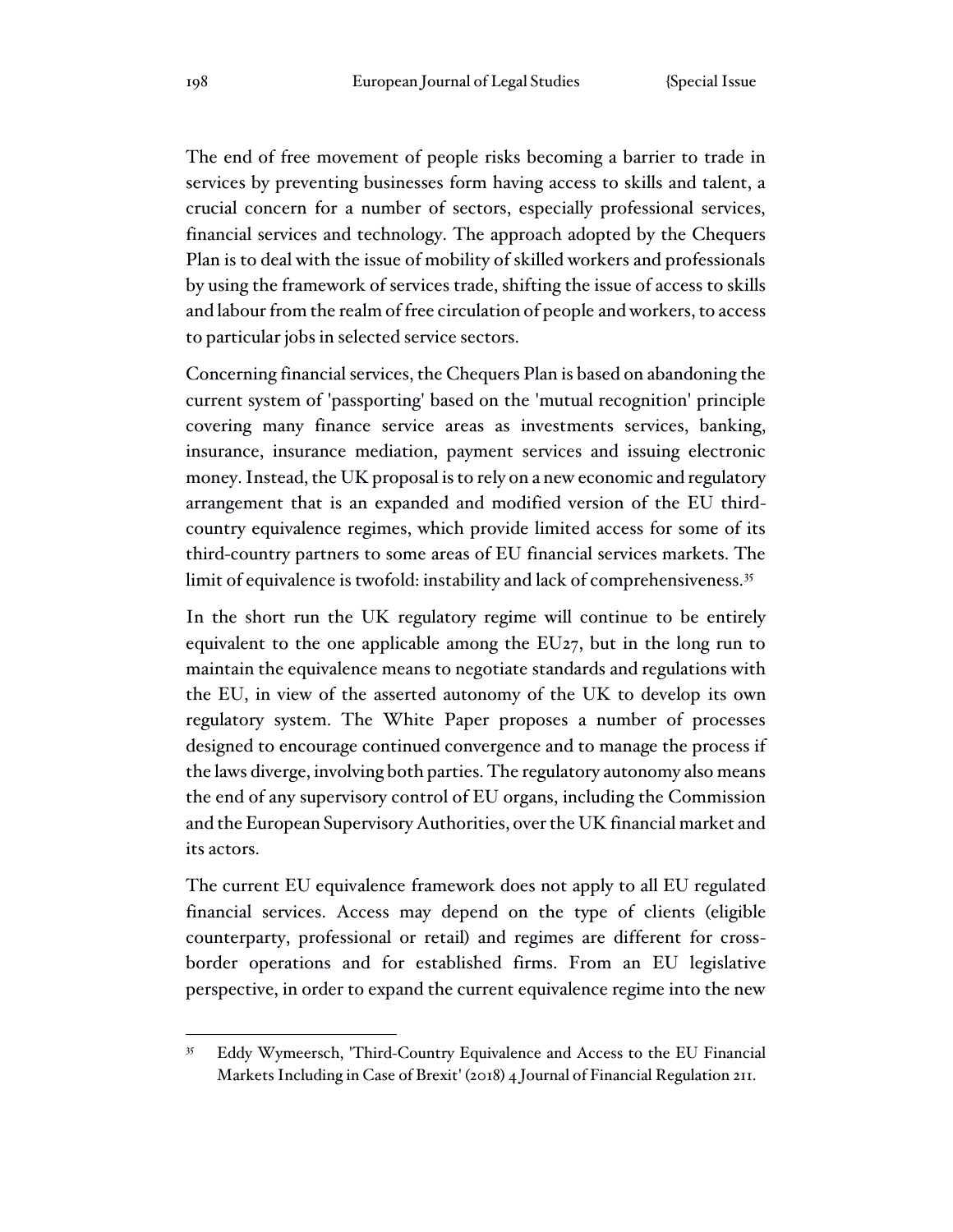economic and regulatory arrangement proposed by the UK it would be necessary to recast a number of directives.

As such, the post-Brexit arrangement proposal on services seems as vague as it is unfeasible. It is completely blind to one of the EU's red lines, the integrity of the single market. As the EU Council recalled in its 2018 Guidelines:

the four freedoms are indivisible and that there can be no "cherry picking" through participation in the Single Market based on a sector-by-sector approach, which would undermine the integrity and proper functioning of the Single Market.<sup>36</sup>

# *4. Trade matters covered in the Withdrawal Agreement: application to the UK of EU FTAs and the issue of the Irish border*

The Withdrawal Agreement is a complex treaty consisting in 185 articles structured in six Parts (further divided into Titles and Chapters), three Protocols and nine Annexes. The main goal of the agreement is to provide legal protection of the status and rights derived from EU law to EU and UK citizens and their families affected by the UK's withdrawal, and to define a financial settlement to assess the financial obligations undertaken while the UK was a member and still due.

As already highlighted, the Withdrawal Agreement does not deal with post-Brexit trade relations and therefore does not protect acquired economic rights of businesses. The uncertainties for the EU businesses trading with and operating in the UK, and for UK businesses trading with and operating in the EU, are only temporarily addressed by a short transition period (ending on 31 December 2020, with a possible extension for up to one or two years) of continuous application of the EU *acquis* to the UK. During this Transition Period the UK would not be participating in any EU institutions and agencies, although new EU rules would be applicable to the UK.<sup>37</sup>

As per Article 129, the EU *acquis* in force during the transition period includes the international agreements concluded by the EU, or by Member States

 $36$  2018 Guidelines (n 13) 3. For a critical approach to the indivisibility of the four freedoms, see Catherine Barnard, 'Brexit and the EU Internal Market' in Federico Fabbrini (ed) *The Law & Politics of Brexit* (Oxford University Press 2017) 203.

<sup>&</sup>lt;sup>37</sup> See contribution by Kenneth Armstrong in this volume.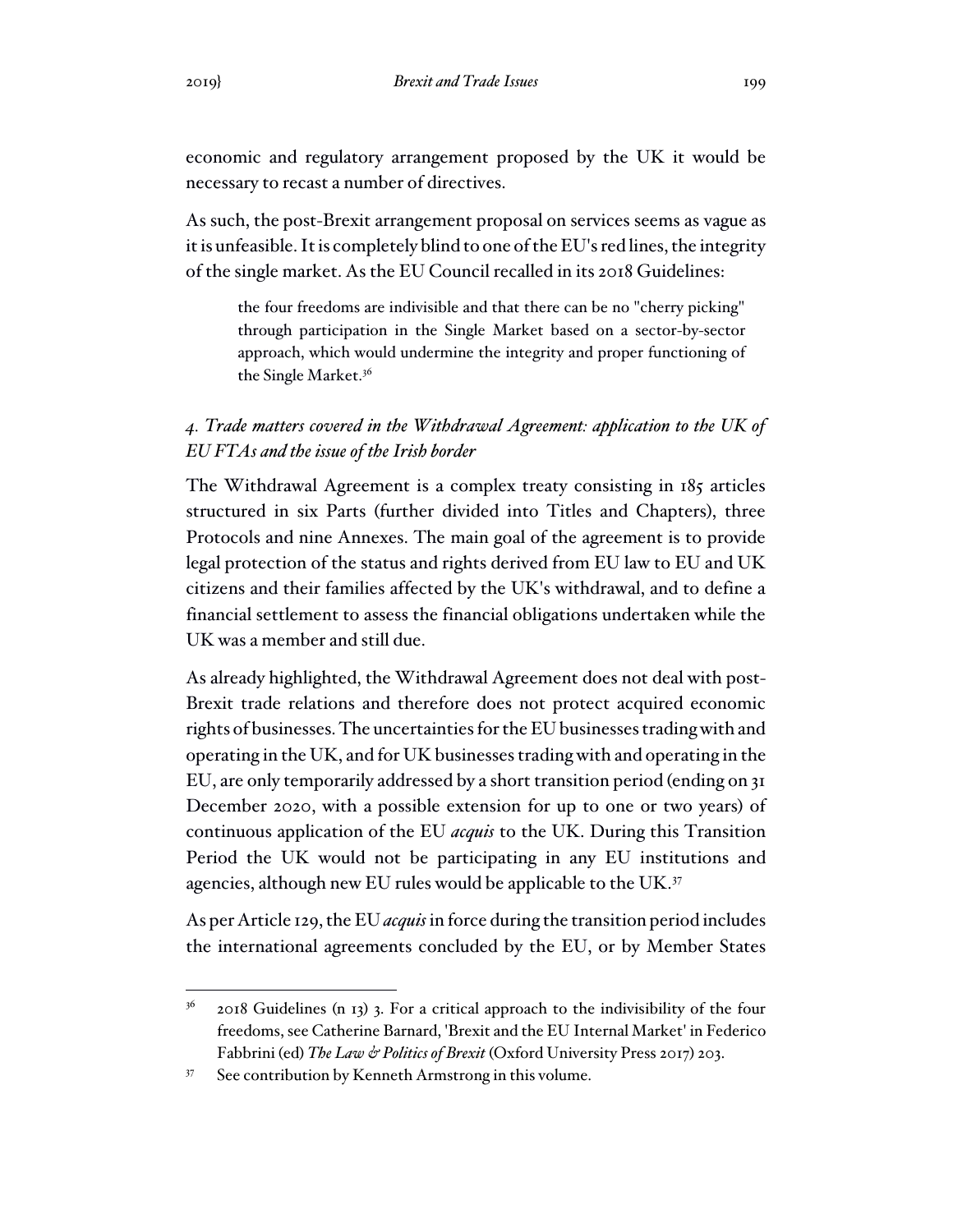acting on its behalf, or by the EU and its Member States acting jointly. While the UK continues to be bound by the obligations stemming from those agreements, at the same time it regains the power to 'sign and ratify international agreements in the areas of exclusive competence of the Union, provided those agreements do not enter into force or apply during the transition period, unless so authorised by the Union' (Article 129, para 4).

From a trade perspective, the UK would remain part of the EU's common commercial policy until the end of the transition period and would still implement the EU's common external tariff, including preferential tariffs under the more than 40 FTAs that the EU has concluded. As indicated in a footnote at Article 129, '[t]he Union will notify the other parties to these agreements that during the transition period the United Kingdom is to be treated as a Member State for the purposes of these agreements'. This approach is however problematic from an international treaty law perspective. Since the UK participation to the FTAs is a direct consequence of EU membership, the change of status after its withdrawal eliminates the international obligation of the FTA partners to extend the market access to the UK even if the UK is treated by the EU as if it were still a member for the purpose of application of EU regulations. The notification of the EU to its partners sounds more like an invitation to these countries to go on treating the UK as a EU member in the absence of any strict obligation for the partner countries to do so.<sup>38</sup> Their acceptance of the partner countries may also be

 $38$  Extending the territorial scope of application of a treaty to a third state needs the consent of all the parties to a treaty. The general rule regarding the amendments of a treaty requires the agreement between the parties (Vienna Convention on the Law of Treaties, Art 39) and the creation of rights and obligations for a third states needs the consent of the third state and the parties of the treaty (Arts 34, 35 and 36). The UK Government considered necessary an agreement of the parties 'to interpret relevant terms in these international agreements, such as "European Union" or "EU Member State", to include the UK […] The key requirement would be the clear agreement of the parties that the underlying treaty continued to apply to the UK during the implementation period'. UK Government, Technical Note on international Agreements during the Implementation Period (8 February 2018) <https://www.gov.uk/government/publications/technical-note-on-internationalagreements> accessed 21 August 2019.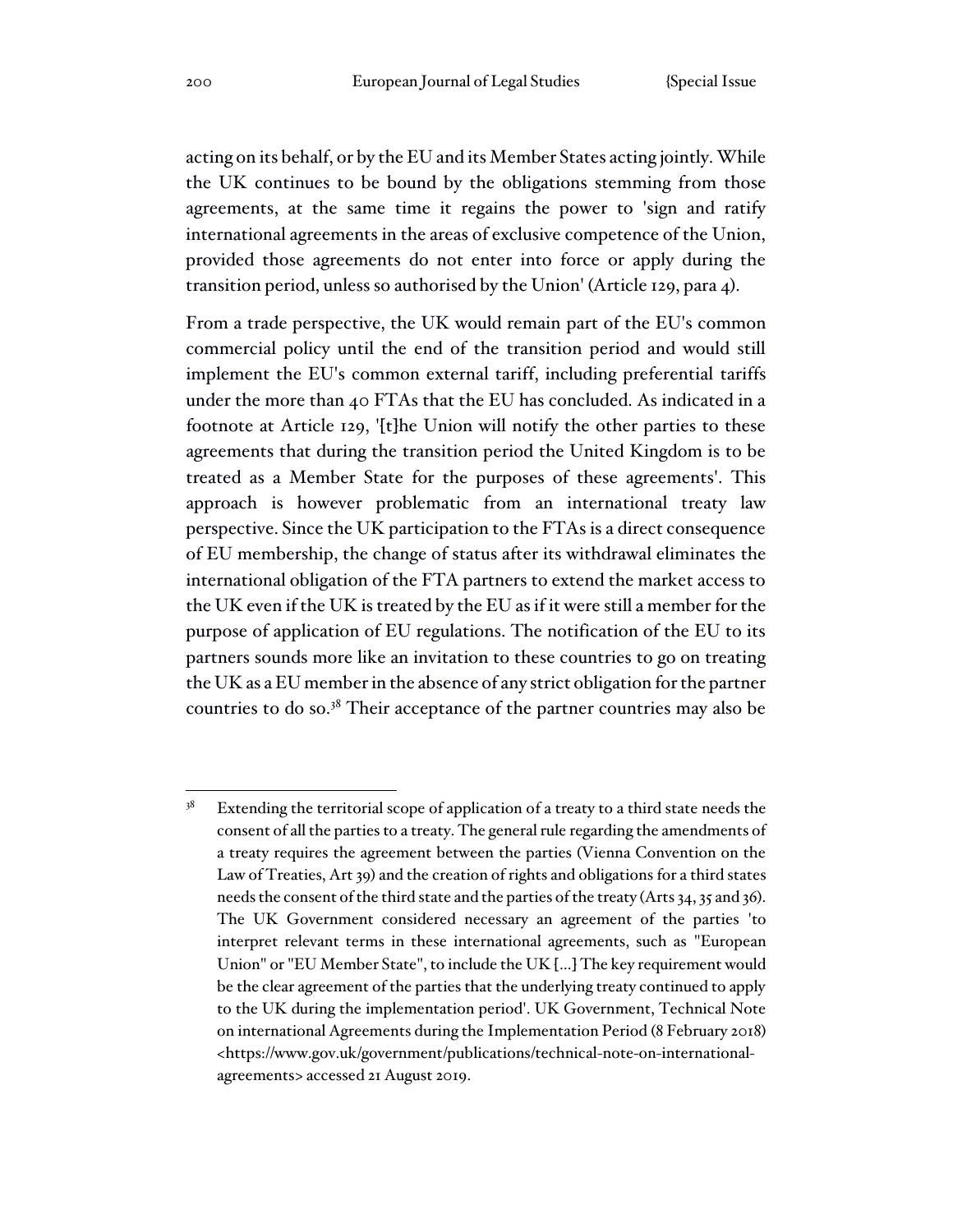### tacit.<sup>39</sup>

The most controversial part of the Withdrawal Agreement is the one addressing the Irish border. The Irish border question concerns the resolution of two conflicting aspirations: preserving the integrity of the Good Friday agreement,<sup>40</sup> implying an open border between the UK and the Republic of Ireland, on one side; and satisfying the UK 'red-lines' of ending the single market principles on free movement, leaving the EU's customs union, and not having a separate regime for Northern Ireland in respect of the rest of the UK, on the other.

The Irish border question is defined in Protocol 2 to the Withdrawal Agreement, which together with its ten Annexes accounts for 173 of the 585 pages of the Withdrawal Agreement. The Protocol sets out the so-called 'backstop' solution for avoiding a hard border between Ireland and Northern Ireland. In principle, the solution to the Irish border question is devolved to the future EU-UK arrangement negotiated under the Political Declaration. However, if the EU and UK fail to agree a solution by the time the transition period expires the 'backstop' would come into place. The core of this solution is the establishment of an 'ambitious customs arrangements' that would 'build on the single customs territory'.<sup>41</sup> The backstop means substantially that the whole UK would remain in a customs union with the EU.<sup>42</sup>

This single customs territory between the UK and the EU entails the movement of goods on a duty and quota-free basis, with low levels of administrative obligation at the border, and a deep level of integration

<sup>39</sup> On these issues before the negotiations started see Giorgio Sacerdoti, 'The Prospects: The UK Trade Regime with the EU and the World – Options and Constraints Post- Brexit' in Federico Fabbrini (ed) *The Law & Politics of Brexit* (Oxford University Press 2017) 72-91.

<sup>&</sup>lt;sup>40</sup> See contribution by John Doyle & Eileen Connelly in this volume.

<sup>&</sup>lt;sup>41</sup> According to the Preamble of the Protocol, 'The Union and the United Kingdom […] HAVING REGARD to the Union's and to the United Kingdom's common objective of a close future relationship, which will establish ambitious customs arrangements that build on the single customs territory provided for in this Protocol, in full respect of their respective legal orders'.

<sup>42</sup> Joseph Weiler, 'A Frontstop Approach to the Backstop Conundrum' (EJIL: Talk!, 29 January 2019) <www.ejiltalk.org/a-frontstop-approach-to-the-backstopconundrum/> accessed 3 May 2019.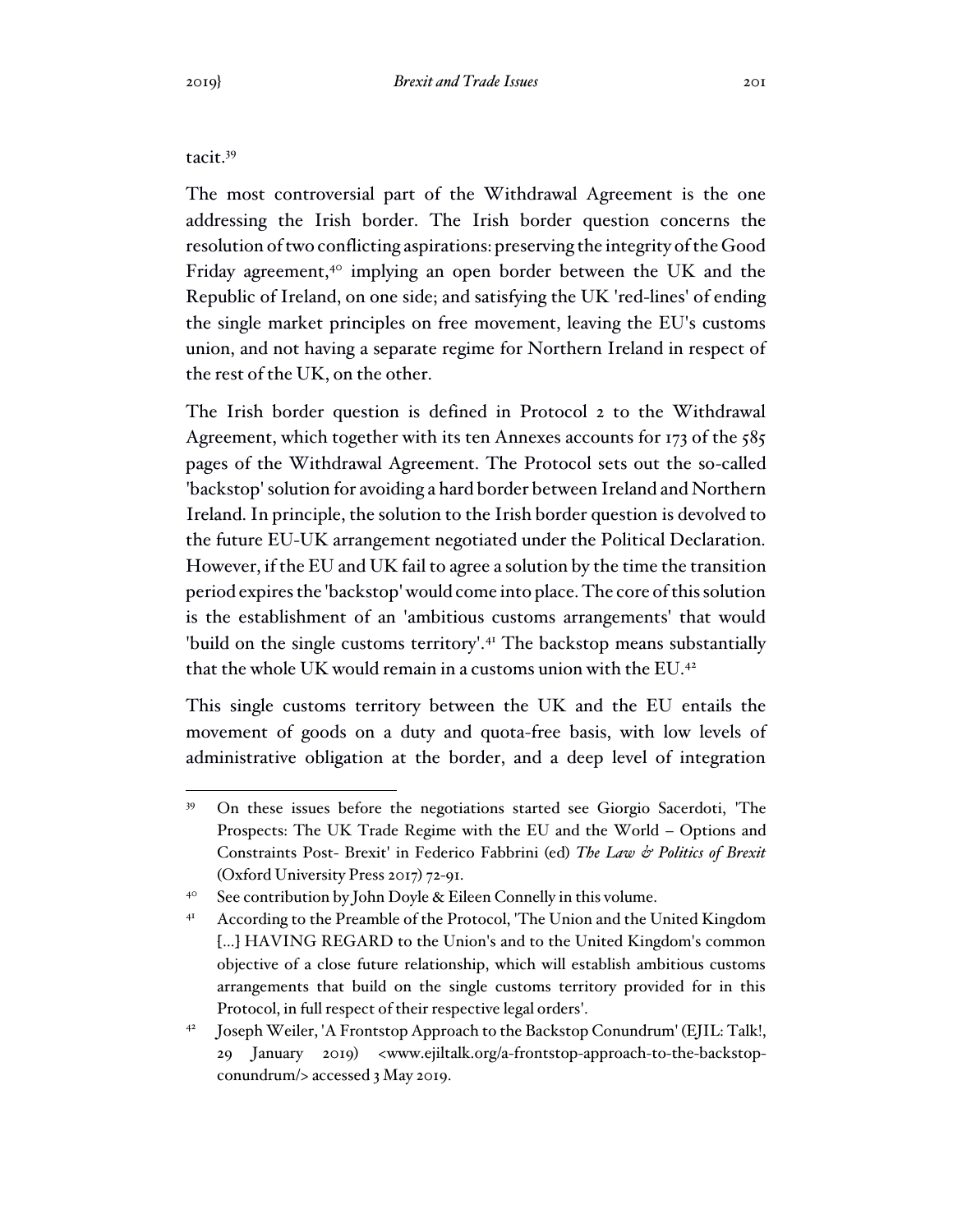between the UK and the EU, particularly with respect to Northern Ireland.<sup>43</sup> Article 6 of Protocol 2 stipulates that a very large part of EU law, as defined in Annex 5, shall apply to the single customs territory. Annex 5, which runs close to 70 pages, is a list of the EU legislation on general matters, such as trade and customs, or the marketing of products, and specific matters, from animal health, to food safety, to motor vehicles to chemicals and pesticides. All these rules should be applied together with Articles 30 and 110 TFEU 'to and in the United Kingdom in respect of Northern Ireland'. Other annexes deal with harmonisations of the UK commercial policy with that of the EU, commitments on state aid, environmental protection, labour standards, and fair taxation. Services are not covered by the backstop.

In particular, Article 3 of Annex 2, under the title 'Customs Tariff applicable to trade with third countries', provides that the UK shall align the tariffs and rules applicable in its customs territory with the Union's Common Customs Tariff, the Union's rules on the origin of goods and the Union's rules on the value of goods for customs purposes. Alignment means for the UK to implement the EU External Tariff without any voice in the related decision making process. <sup>44</sup> The UK is, in fact, prevented from applying to its customs territory a customs tariff which is lower than the Common Customs Tariff, or from applying or granting in its customs territory tariff preferences on the basis of different rules of origin or from applying or granting in its customs territory any quotas, tariff-rate quotas or duty suspensions.

<sup>&</sup>lt;sup>43</sup> The commitment of the UK Government to preserving the integrity of the UK's internal market by avoiding different regulatory regimes between Northern Ireland and the rest of the United Kingdom excluded a customs union solution only for Northern Ireland. Joint report from the negotiators of the European Union and the United Kingdom Government on progress during phase 1 of negotiations under Article 50 TEU on the United Kingdom's orderly withdrawal from the European Union, para 50, <https://ec.europa.eu/commission/sites/betapolitical/files/joint\_report.pdf> accessed 22 August 2019.

<sup>44</sup> According to Art. 3.3 of the Annex, 'The United Kingdom shall be informed of any decision taken by the Union to amend the Common Customs Tariff, to suspend or reintroduce duties and any decision concerning quotas, tariff-rate quotas or duty suspensions in sufficient time for it to align itself with that decision. If necessary, consultations may be held in the Joint Committee.'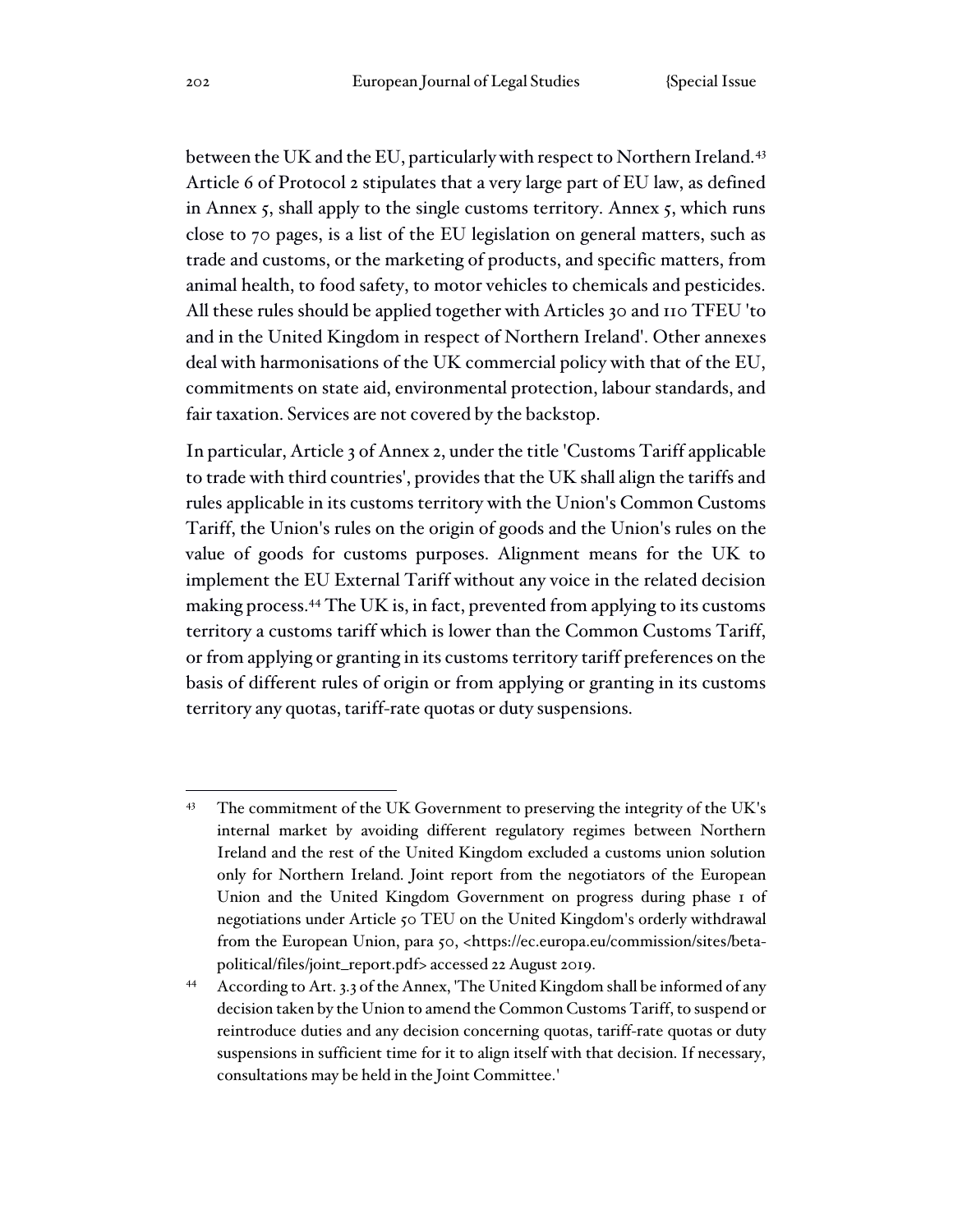The EU's Common Customs Tariff, combined with the free circulation of goods in the single customs territory, implies that the UK must also grant free circulation to the goods from third countries which are in free circulation in the EU. This would undermine the leverage of the UK in negotiating wider free trade agreements with partners having already free access to its market of goods. This replicates the same limitations Turkey is facing, due to its participation in a customs union with the EU.<sup>45</sup>

The Irish backstop has proved one of the most contemptuous issues blocking the acceptance of the Withdrawal Agreement by the UK Parliament. In the absence of a different solution under the backstop, the UK will be prevented from having its own independent trade policy, one of the main objectives of Brexit.<sup>46</sup> The automatic application of the backstop, in the case of the parties failing to finalize an agreement on the future relationship by 31 December 2020, means for the UK the definitive abdication of the ambition of an independent trade policy.

### *5. The future trade regime and the Political Declaration*

The Political Declaration is a non-binding statement of intent framing the future relationship between the EU and the UK.<sup>47</sup> The framework of a future relationship, which according to Article 50 TEU should have been taken into account during the withdrawal process, in the Brexit case arrived only at the end of the negotiation when the terms of separation had already been settled and transposed in a draft international treaty. Non-alignment between the assessment of the past and the scheme of future relations is the product of both parties' conduct: the EU's for demanding that negotiations on the future relationship start only once the UK had left the Union, and the UK's for lacking a clear vision on the kind of relationship it wished to build with

<sup>&</sup>lt;sup>45</sup> For an updated presentation for these issues see Ovádek, Willemyns et al (n 21) 376.

<sup>&</sup>lt;sup>46</sup> Letter of Prime Minister Boris Johnson to European Council President Donald Tusk (19 August 2019) <https://assets.publishing.service.gov.uk/government/ uploads/system/uploads/attachment\_data/file/826166/20190819\_PM\_letter\_to\_H is\_Excellency\_Mr\_Donald\_Tusk.pdf > accessed 6 September 2019.

<sup>47</sup> Article 50 TUE procedure introduce a general duty to negotiate. See Opinion of AG Campos Sánchez-Bordona, *Wightman v Secretary of State for Exiting the European Union*, [2018] ECLI: EU:C:2018:978, para 97.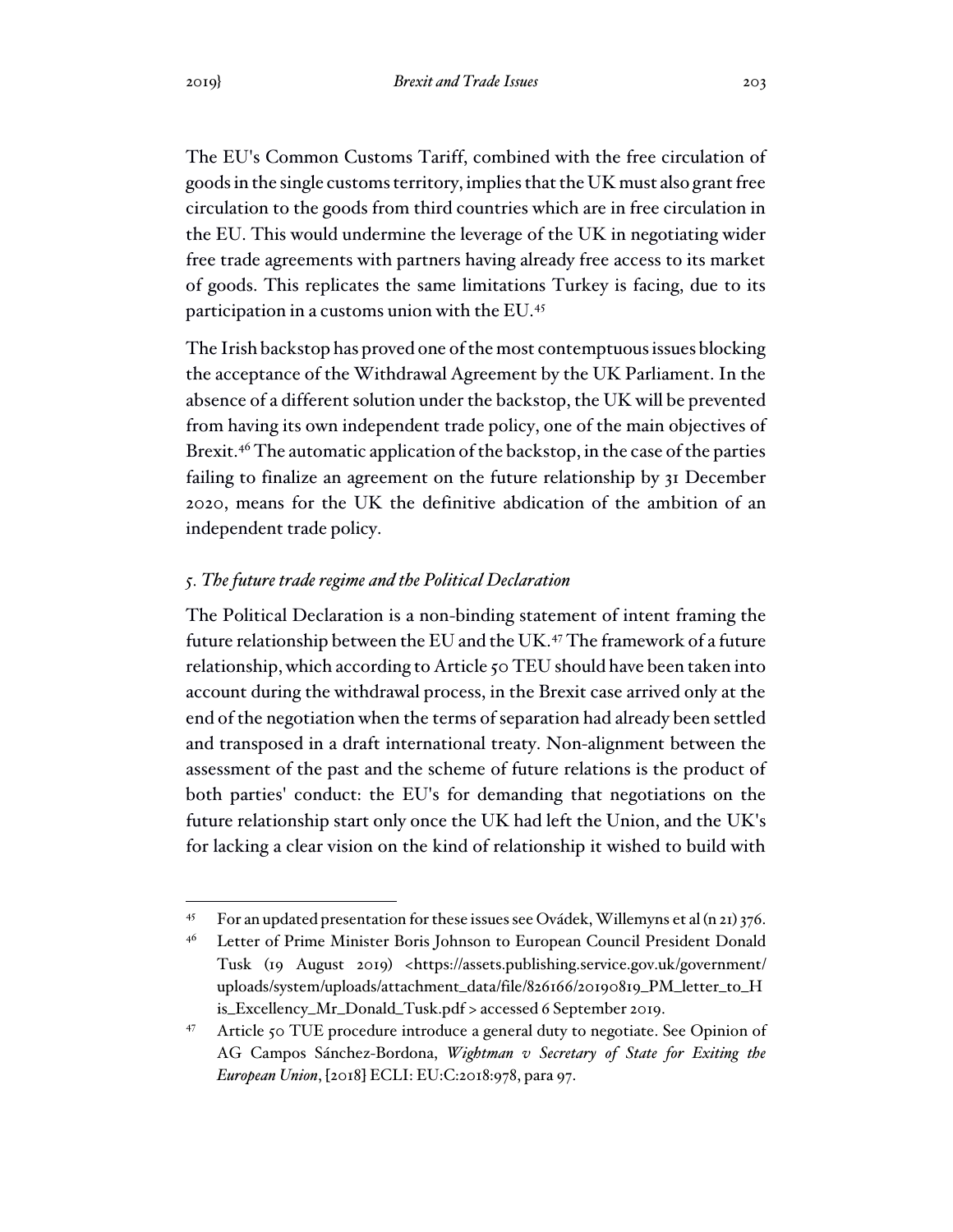the Union after its exit. The 'structural limitation in the Article 50 procedure' allowed this outcome.<sup>48</sup>

The negotiation of a trade deal replacing the participation of a WTO member in a customs union is something new in the realm of FTAs. The starting point of every negotiation of a trade deal are the existing WTO commitments of the parties involved, intending to build within the framework of Article XXIV GATT a closer integration between their economies. The standard objective is the elimination of duties and other restrictive regulations of trade in goods<sup>49</sup> and possibly an extension of the free trade area to services, and various other matters (investment, competition policy, intellectual property and so forth). In the case of Brexit, the situation is reversed: the starting point is that both parties participate in a customs union and the EU's single market, the deepest form of economic integration between sovereign states in existence. The negotiations between the EU and the UK are aimed at reducing the current level of full liberalisation, reintroducing barriers to trade.

The Political Declaration on trade in goods has, however, not solved the tension between the aspirations of the UK to run an independent trade policy and avoid border checks on UK-EU trade, and the aspirations of the EU to preserve the unity of its customs territory and the integrity of the Good Friday agreement.

<sup>48</sup> Kenneth Armstrong, 'An 'Implementation Protocol' to Unblock the Brexit Process: A Proposal for a Legal Bridge between a Revised Political Declaration and the Withdrawal Agreement' (2019) University of Cambridge Faculty of Law Research Paper No. 9/2019 <https://ssrn.com/abstract=3336966> accessed 5 September 2019.

<sup>49</sup> Art. XXIV (8) GATT allows customs unions and free trade areas only when duties and other restrictive regulations of commerce are eliminated on 'substantially all the trade' in goods originating in the territories of the parties. 'One concerns the meaning of the term "substantially all the trade" on which barriers between the parties must be eliminated. In purely quantitative terms, many earlier regional trade agreements liberalized as little as 70–80 per cent of trade; more recent agreements liberalize around 90–95 per cent of trade. There has never been an agreement on the volume of trade that must be liberalized under WTO rules.'; Lorand Bartels, 'Regional Trade Agreements' (2013) Max Planck Encyclopaedia of Public International Law [MPEPIL].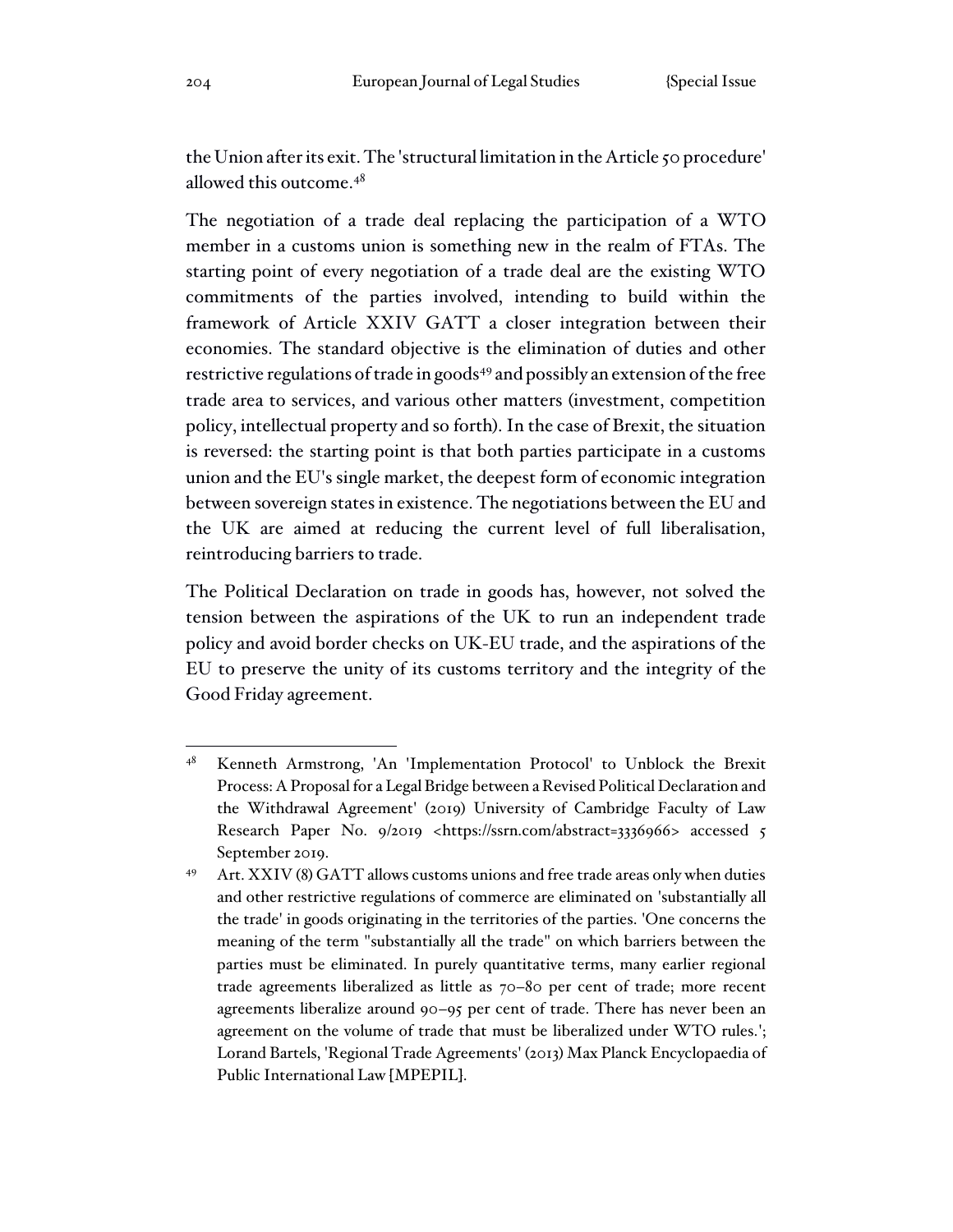The binding and default trade arrangements set out in the backstop provisions of the Withdrawal Agreement heavily shaped the terms of the political declaration. As it results from paragraph 23 of the Political Declaration on tariffs:

The economic partnership should ensure no tariffs, fees, charges or quantitative restrictions across all sectors, with ambitious customs arrangements that, in line with the Parties' objectives and principles above, build and improve on the single customs territory provided for in the Withdrawal Agreement which obviates the need for checks on rules of origin.

While trade in goods has been prominent in the UK political debate concerning the future relations with the Union, the less debated future regulation of trade of services will affect much more the UK economy, since services account for nearly 80 per cent of the UK's GDP.<sup>50</sup> The Political Declaration, following the UK position manifested in the Chequers Plan, adopts the downgrading from the single market model to a model of service liberalisation closer to the GATS, including the full sector coverage opposed to the selective approach proposed by the UK. The Political Declaration states that the future deal

should include provisions on market access and national treatment under host state rules for the Parties' service providers and investors, as well as address performance requirements imposed on investors. This would ensure that the Parties' services providers and investors are treated in a nondiscriminatory manner, including with regard to establishment.<sup>51</sup>

The baseline of negotiations seems to be the EU Most Favoured Nation (MFN) level of market access and national treatment according to GATS.

<sup>50</sup> 'Services are the sector that account for the largest part of the economy – in 2017, they accounted for 79% of economic output, the production sector for 14%, construction for 6% and agriculture for 1%', House of Commons Library, Research briefing, Components of GDP: Key Economic Indicators (10 April 2019). In 2017 services accounted for 45 per cent of total UK exports, £277 billion. The EU received 40 per cent of British services exports, the highest proportion of any UK trading partner. Unlike goods, where it runs a deficit, the UK ran a total trade surplus in services of £112 billion. Office of National Statistics (ONS), UK balance of payments, The Pink Book: 2018.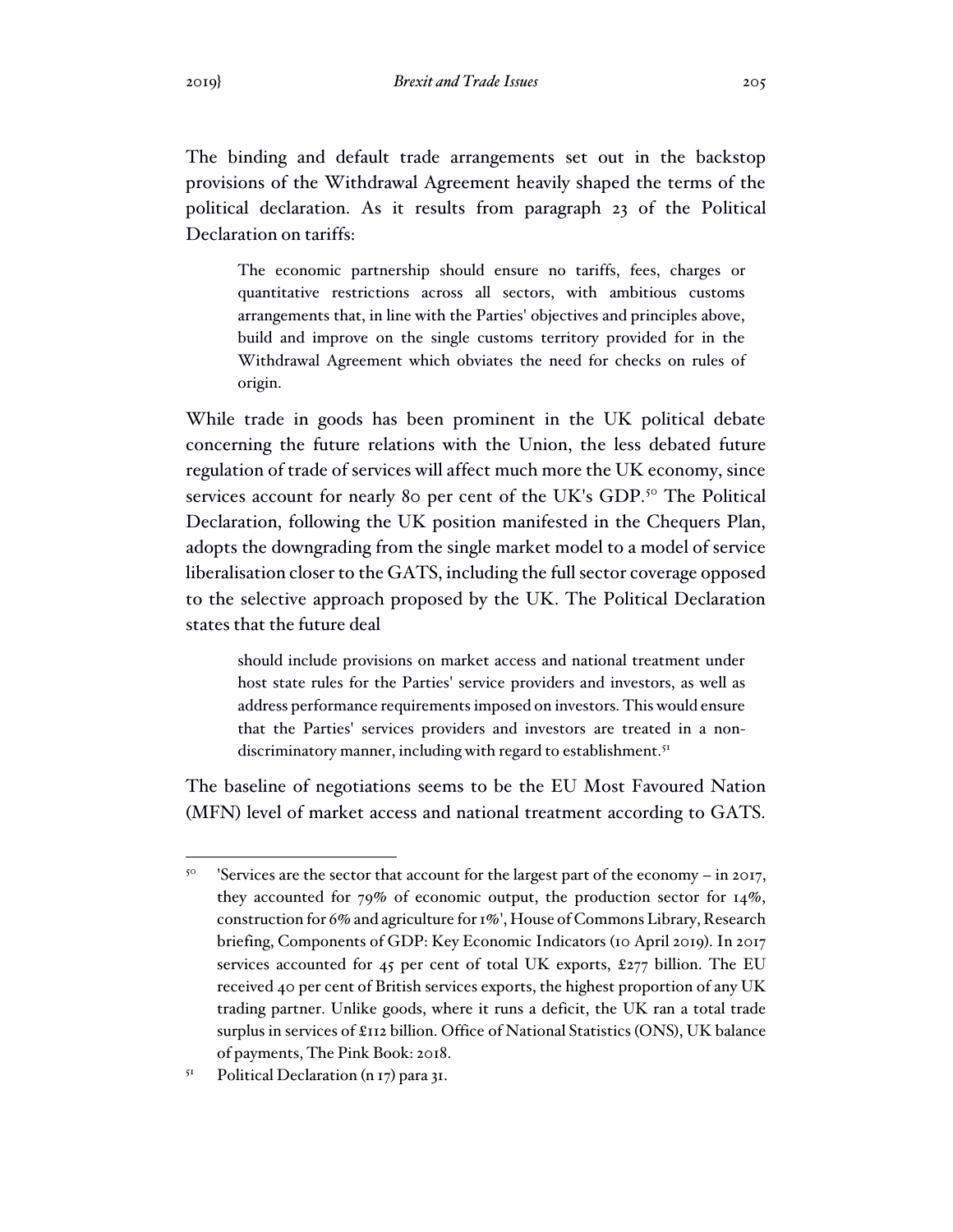The need for an explicit reference to the establishment of service providers and investors is a consequence of the end of the free movement of persons. In addition, the temporary entry and stay of natural persons for business purposes, in defined areas, would be part of the service arrangements.<sup>52</sup>

As is well known, the main barriers to the liberalisation of services are regulatory. Unlike the free movement of goods, the EU single market for services is not completely realized and regulatory barriers persist in the EU.<sup>53</sup> The light regime of 'voluntary regulatory cooperation in areas of mutual interest, including exchange of information and sharing of best practice' delineated by the Declaration is going to expose UK service providers operating in the EU market to Member States' regulatory barriers. These are illegal within the single market, and the UK will be left without the judicial protection EU citizens and businesses enjoy in case of violation of EU law.

A specific section concerns the financial services trade. The best outcome to be expected is market access based on reciprocal 'equivalence'. From an EU perspective, equivalence means that access to the internal market is admitted only for third country firms complying with their national rules that are deemed 'equivalent' to EU rules. The European Commission unilaterally, discretionally and constantly reviews the equivalence decisions. Of course, this will be the same for the UK, but the cost for London-based financial actors to lose free access to the EU27 market is much higher than the cost for the EU financial firms to lose free access to the UK market.<sup>54</sup>

 $52$  Ibid para 32.

<sup>53</sup> Panagiotis Delimatsis, 'From Sacchi to Uber: 60 years of Services Liberalization, Ten Years of the Services Directive in the EU' (2018) 37 YEL 192.

<sup>54</sup> Michaela Hohlmeier and Christian Fahrholz, 'The Impact of Brexit on Financial Markets—Taking Stock' (2018) 6(3) Int J Financial Stud 65: 'Around 8000 financial companies from the EU27 Member States use EU passports for their activities in the UK and just under 23, 500 EU passports for their financial services and products (Financial Conduct Authority 2016). In the opposite direction, 5500 British companies use EU passports for their activities in EU27 countries and around 335,000 EU passports for their financial services and products.'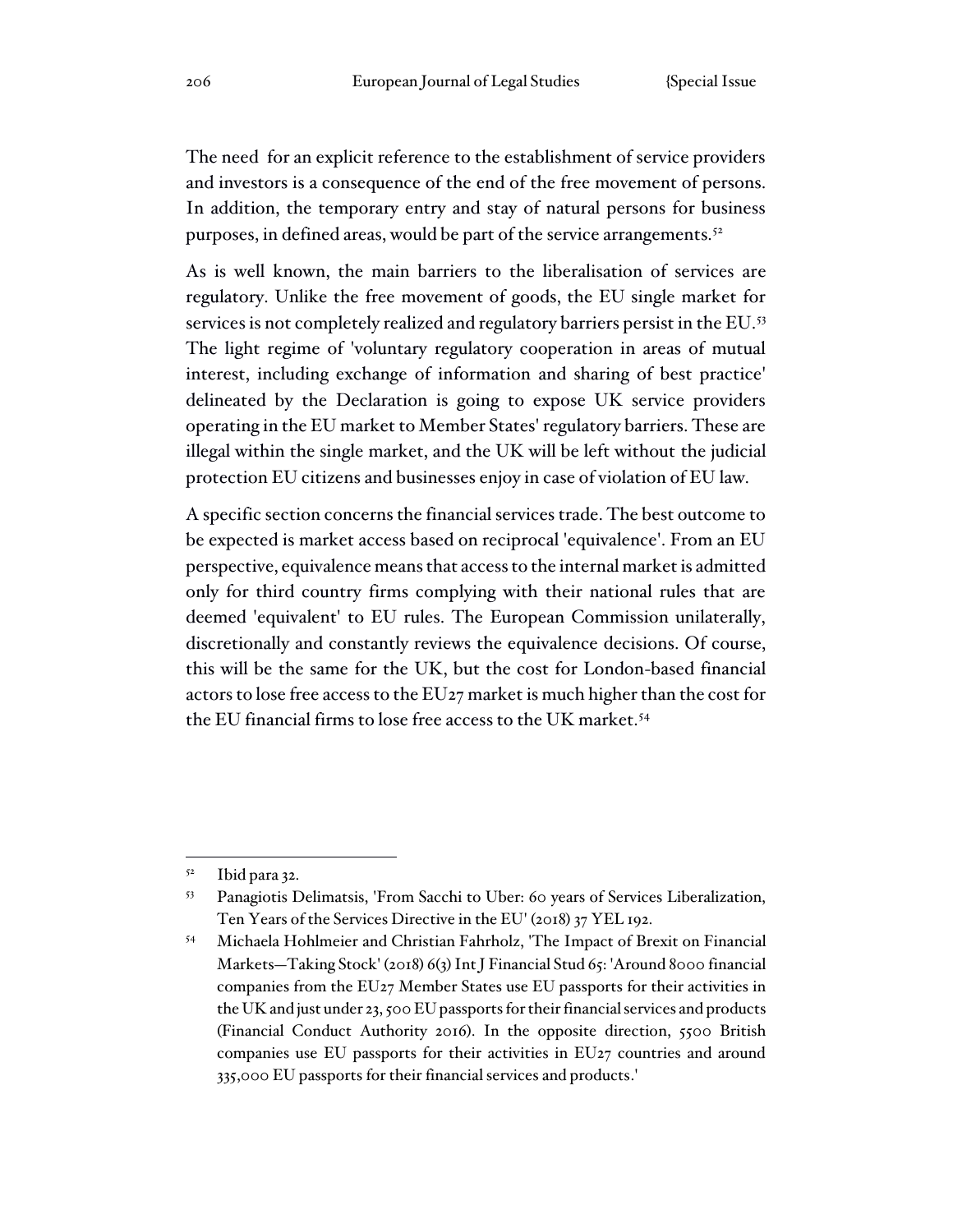### *6. What next? Options for the UK and the EU in an orderly exit scenario*

Although the UK Parliament has rejected the Withdrawal Agreement negotiated by the Government, also the option of leaving the EU without a deal has been ruled out.<sup>55</sup> Since the EU<sub>27</sub> has ruled out (at least as per the end of September 2019) the option of reopening negotiations on the Withdrawal Agreement,<sup>56</sup> the three most likely scenarios are the following:

- 1) The UK Parliament approves the Withdrawal Agreement as it is (maybe after another short extension) and negotiations for the future trade agreement begins once the UK ceases to be an EU Member State;
- 2) The UK and the EU agree on a further long Article 50 extension and on continuing the UK's EU membership until an acceptable alternative to the backstop will be in place to meet the shared UK-EU objective of preventing a hard border returning between Northern Ireland and Ireland; or
- 3) The UK withdraws by default without a deal, as nothing else is agreed – so-called 'hard Brexit'.

In any scenario, it is crucial forthe UK to adopt a clear approach to the future trade relations with the EU. The Political Declaration is a compromise between the UK approach to innovative form of cooperation and the EU preference to pattern future relations with the UK on existing FTA models. Such models are offered by the recently negotiated agreement between the EU and Canada (CETA) and by the European third countries-style relationship, such as the European Economic Area (EEA) which brings together the EU, Norway, Iceland and Lichtenstein. The reference in the Political Declaration to the ending of free movement of people between the UK and EU and the development of an independent trade policy for the UK are non-binding and the UK and EU could move beyond these parameters in a future agreement.

<sup>55</sup> For a detailed account of the UK Parliament votes on the withdrawal agreement and alternatives options, see House of Commons Library, Briefing Paper, 'Brexit: Proposals for the future UK-EU relationship', 08483, (17 April 2019) 10-19.

<sup>&</sup>lt;sup>56</sup> European Council (Art 50) Conclusion (April 10, 2019), EUCO XT 20015/19.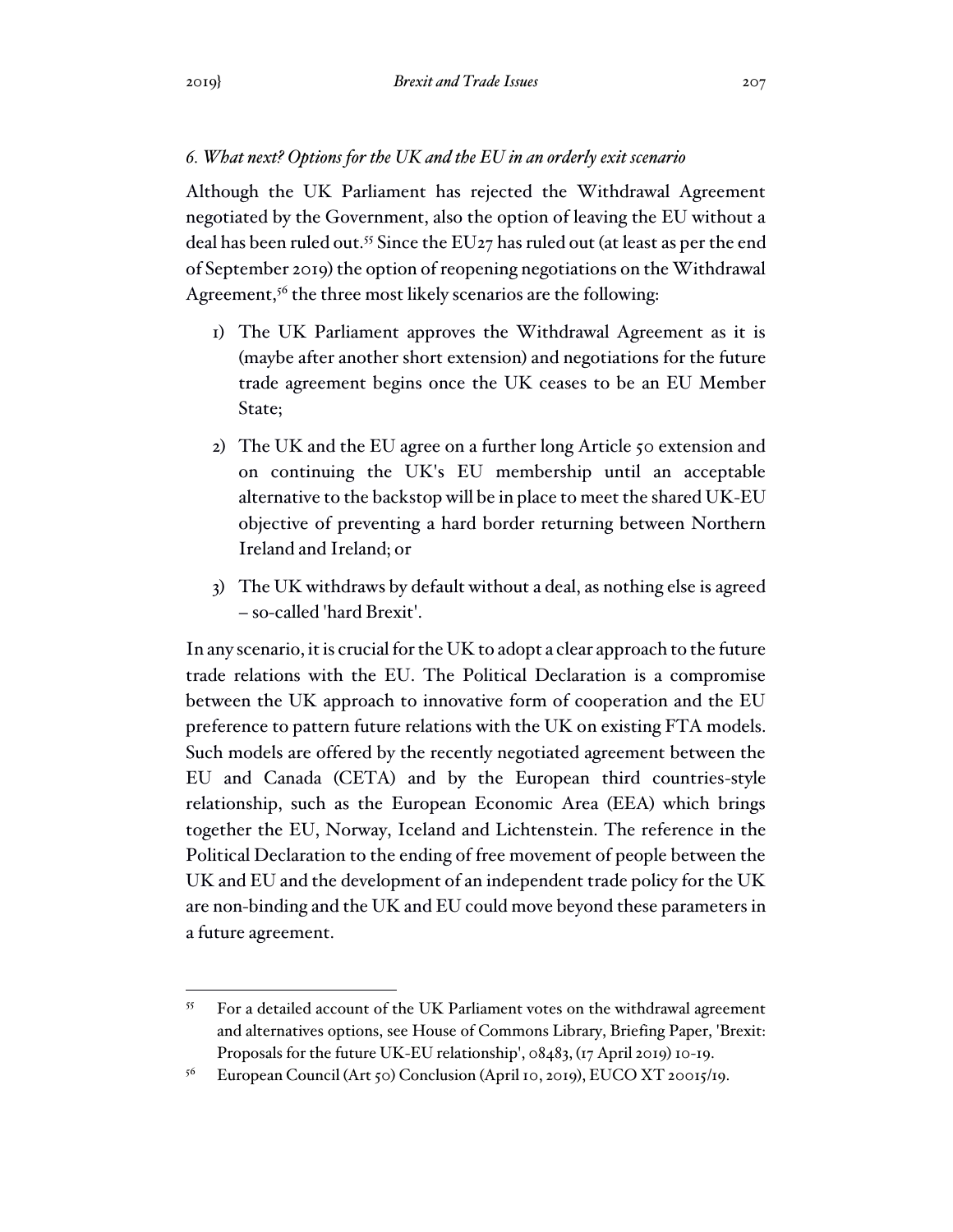In fact, the House of Commons debate on the future relationship with the EU covered a wider range of options, including the customs union and EEA single market membership. These are, however, incompatible with the statements in the Political Declaration. The Parliamentary debate did not lead to a majority on one specific model to pursue in the negotiation on the new trade agreement with the EU,<sup>57</sup> leaving all the viable options open.

The so-called 'Canada model' is the option nearest to the framework designed by the Political Declaration. The baseline is given by the WTO commitments and the process is intended to deliver additional liberalisation of the market on a sector-by-sector approach. For trade in goods, this kind of agreements eliminates existing tariffs on industrial products in general, but the agricultural and food market liberalisation is more limited. Differentiations in goods treatment compels border controls. In trade in services, the extent of liberalisation is even more limited than for trade in goods. CETA, for example, does not involve commitments that really go beyond the WTO baseline, being limited to 'binding the actual level of liberalisation in the open economies of Canada and the EU.'<sup>58</sup>

What should be the starting point for negotiations of an FTA between the EU and the UK? The current deep level of integration resulting from UK membership of the single market will be subject to a reverse-liberalisation process. The negotiations will necessarily result in a reduction of the actual level of market access for goods and services and the existing level of deregulation and regulatory alignment. The Canada model would allow the UK to develop its own trade policy, but reducing integration with the EU risks weakening the UK economy, especially due to the loss of unimpeded access to the European internal market. Even if it were able to conclude FTAs with its other major trade partners promptly, it is not clear whether the UK would be able to compensate for the economic disadvantage deriving from leaving the single market, especially if this would happen without a custom union or a strong FTA with the EU.

<sup>57</sup> On the indicatives votes of Commons on the future relationships, see (n 55) 16.

<sup>58</sup> European Commission (Directorate-General for Trade), 'The Economic Impact of the Comprehensive Economic and Trade Agreement (CETA)', Luxemburg (2017) 22.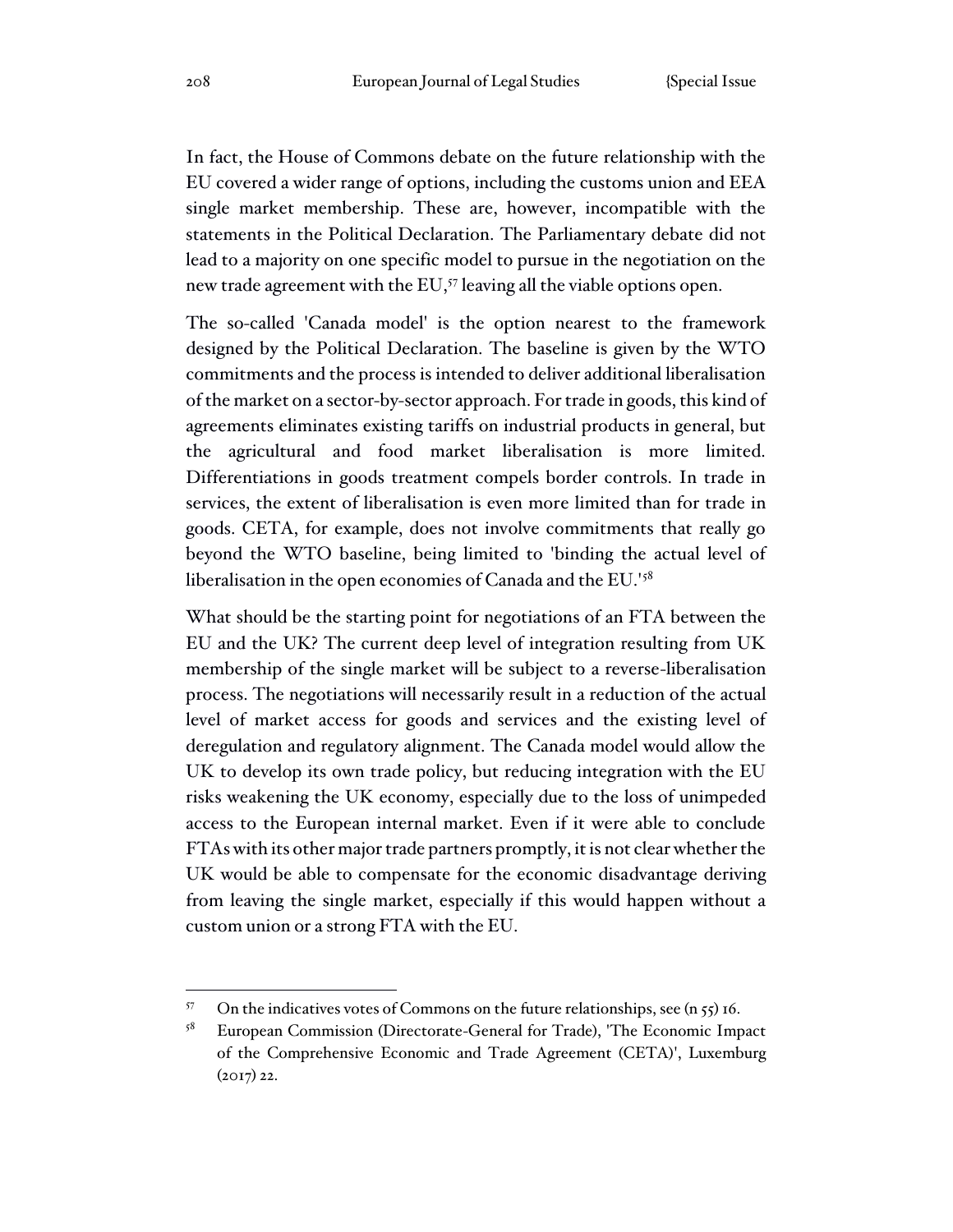In any case, a Canada-type deal between the UK and the EU would imply border checks and customs controls at the Ireland-Northern Ireland border. Thus, such a solution would not be compatible with the backstop between the EU and the UK as envisaged by Article 2 of the Protocol on Ireland/Northern Ireland. In view of the refusal of the UK Government to accept Northern Ireland remaining in a common regulatory area for goods and customs with the rest of the EU, other types of partnership have been

The first one is the so-called 'Turkey model', based on a customs union which covers industrial goods but excludes agriculture.<sup>59</sup> This regime creates an 'asymmetrical' relationship since the EU's external tariff is extended to Turkey; when the EU enters into a trade deal, Turkey automatically opens its goods market to the third country, without benefitting from preferential access in return.<sup>60</sup> The current model of customs union could be upgraded in a 'Turkey plus' in which the UK and the EU would negotiate together the new trade agreements with third countries. It would be difficult for the EU to accept such a solution because it would grant to the UK a veto power or a conditional say on trade deals that EU Member States do not enjoy. This is because the EU customs union is an area of exclusive competence (Article 3 TFEU) and for the negotiation and conclusion of such agreements, the Council decides by qualified majority (Article 207, paragraph 4). In any case, a customs union, even in an upgraded version of the current Turkey model, would prevent the UK from pursuing an autonomous and independent trade policy.

The backstop impasse has revived one of the first options supported by the EU: the 'Norway scenario'.<sup>61</sup> This is the softer EU exit solution because the UK, becoming part of the EEA or in a similar agreement, would remain in the EU single market but at the same time would manage its own external trade

discussed.

<sup>59</sup> Steve Peers, 'Living in the Sin: Legal Integration under the EC-Turkey CU' (1996)  $EJIL$  411.

<sup>60</sup> Ç Nas and Y Özer, *Turkey and EU Integration: Achievements and Obstacles* (Routledge 2017), especially Chapter 2.

<sup>&</sup>lt;sup>61</sup> The Common Market 2.0 cross party MP's Group, A Brexit deal everyone can support (March 2019) <http://betterbrexit.org.uk/wp-content/uploads/2019/03/ Common-Market-2.0.pdf> accessed on 18 June 2019.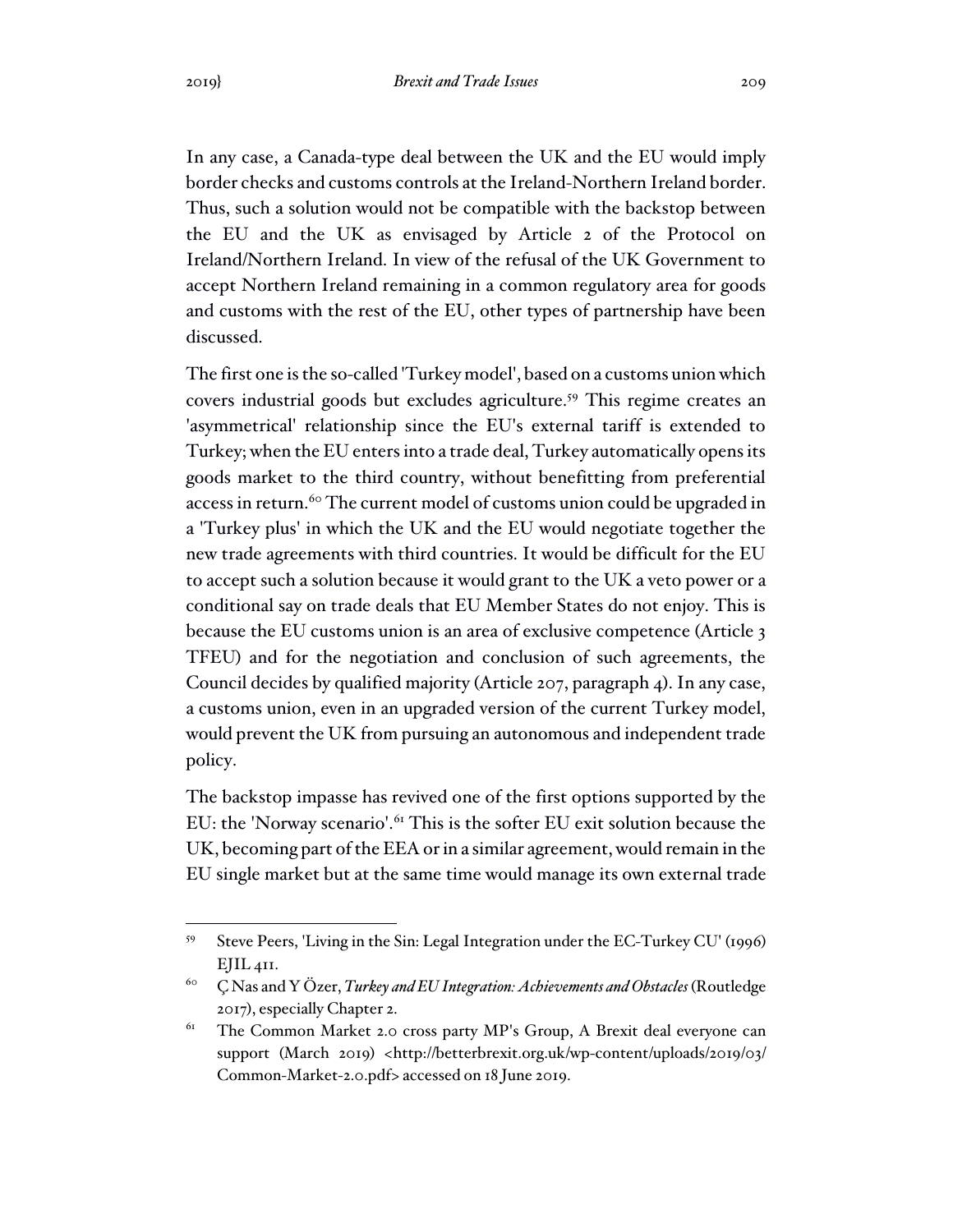relations. The EU's common external tariff would not apply to the UK and the UK would be free to negotiate its own FTAs and economic partnerships. The Norway solution would have the merit to maintain UK access to the EU market of services, and a commitment to free movement would enable the process of keeping a soft border between Northern Ireland and the Irish Republic. Being part of the single market would prevent all the regulatory controls, and the border controls would be limited to customs – unless the UK decides to include a customs union with the EU – so-called 'Norway plus'. Moreover, the adoption of a tested model through an existing multilateral treaty would accelerate the negotiation, reducing the length of any kind of transition.

On the other hand, the Norway model is the less popular among Brexiteers because it entails free movement of people and high levels of integration with the EU, especially on the regulatory side. Indeed, EEA membership involves implementation of EU rules relating to the single market without any decision-making role in their formation for the associated countries. Not to mention the financial contribution to the EU required from the EEA members.

# III. WTO RULES AND THE UK'S INTERNATIONAL TRADE RELATIONS FRAMEWORK POST-BREXIT

### *1. Trade with the EU in case of no-deal*

In case of a no-deal the UK would immediately, upon exit from the EU, be subject to all WTO rules as a full 'independent' member of the Organisation. The WTO regime that would govern the UK-EU trade relations would be the same as the one that will be generally applicable between the UK and the rest of the world post-Brexit, until an FTA of a sort would be agreed.

This is in sharp contrast with the current situation. As between the UK and the rest of the EU, the WTO multilateral rules are currently inapplicable because the EU Member States are part of the customs union governed by EU law in conformity with Art. XXIV GATT. In respect of the EU, the UK situation post-Brexit in this case would be similar to that of any other WTO member which has no trade agreement in place with the EU. The EU custom tariff, according to its list of commitments ('schedule') at the WTO, would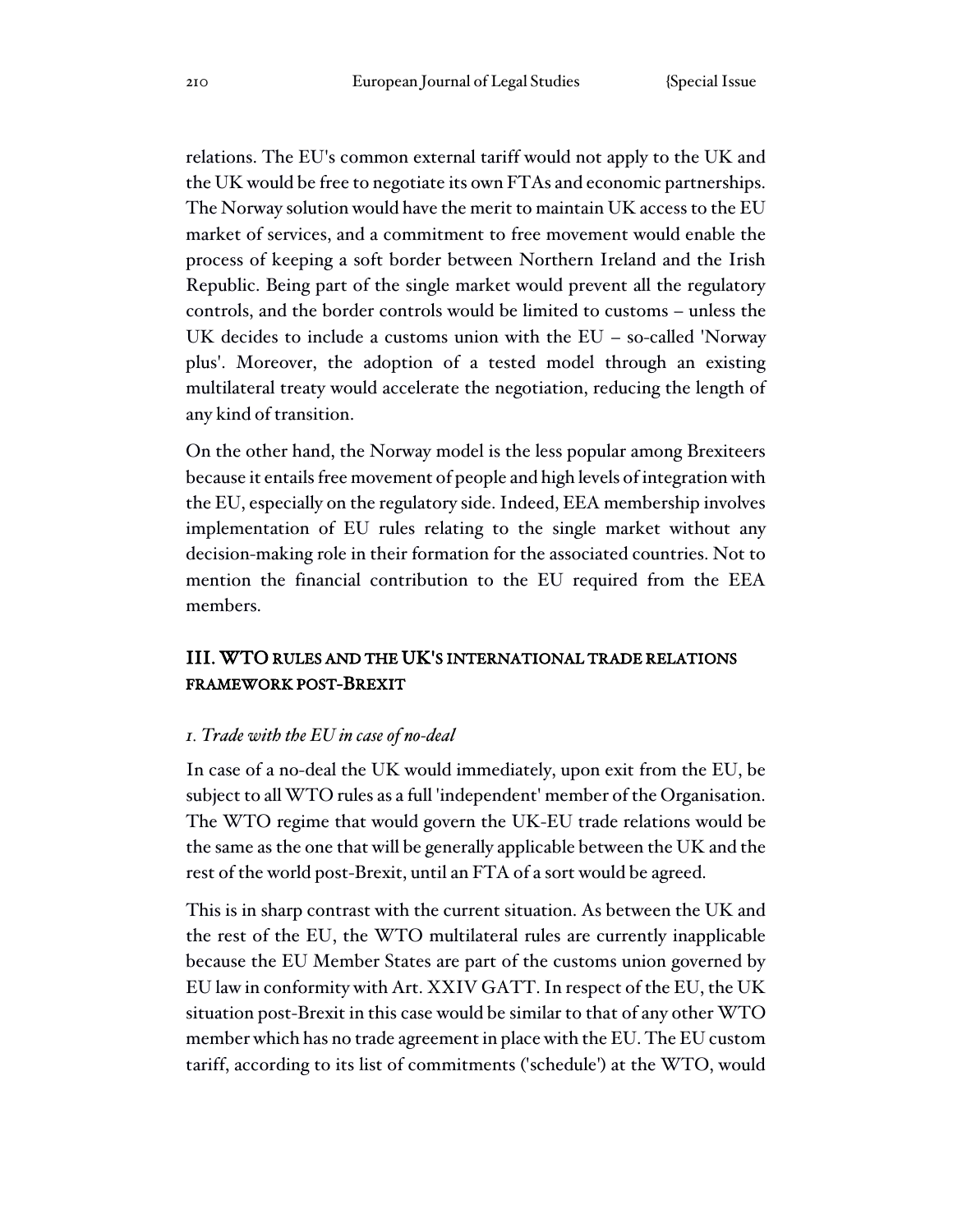apply as UK custom tariff to UK exports to the EU (and vice versa) and to any other WTO member.<sup>62</sup> This is the MFN tariff applicable to exports into the EU from any member of the WTO with which the EU has no comprehensive trade agreement, such is the case currently in respect of the USA, Australia or New Zealand.

The UK may not unilaterally apply a zero-tariff on imports from the EU (as it has hastily been suggested by some non-experts) without extending such a regime to all other WTO members in compliance with the MFN principle.<sup>63</sup> All other WTO disciplines, such as the WTO Agreement on Anti-Dumping, the Agreement on Technical Barriers to Trade (TBT) and the Agreement on Sanitary and Phytosanitary Measures (SPS), would apply reciprocally between the UK and the EU in the absence of specific bilateral agreements in this respect. The EU would be able to levy anti-dumping and countervailing duties against UK exports sold at less than their "normal" value or subsidized, applying the rules and procedures of its anti-dumping and anti-subsidy regulations. The UK could do the same once it has established an anti-dumping authority able to perform anti-dumping and countervailing investigations in compliance with WTO rules.

As to imports, the UK will apply its post-Brexit trade policy, custom regulation and custom duties (tariffs) to imports from the EU at the initially applicable rate. This will in fact be the one set by the EU, as the UK has – for obvious practical reasons – decided to initially apply as its own the regime currently in force for it as a member of the EU.<sup>64</sup>

<sup>&</sup>lt;sup>62</sup> The average tariff is estimated to amount to 4-5 per cent ad valorem on average on industrial goods: WTO, ITC and UNCTAD, 'World Tariff Profiles 2018 – Applied MFN tariffs' <https://www.wto.org/english/res\_e/booksp\_e/tariff \_profiles18\_e.pdf> 81, accessed 23 May 2019.

<sup>&</sup>lt;sup>63</sup> See Stuart Harbinson, 'Leaving On WTO Terms' – Lifting Some Of The Fog', UK Trade Forum (9 February 2019) <https://uktradeforum.net/2019/02/09/> accessed 23 May 2019; answering to Global Britain & Labour Leave, '30 Truths about leaving on WTO terms' (9 February 2019) <https://globalbritain.co.uk/wpcontent/uploads/2019/01/GBLL-paper-30-Truths-Final-05.01.19.pdf> accessed 23 May 2019.

 $64$  See Joint letter from the EU and the UK Permanent Representatives to the WTO, 11 October 2017 <https://ec.europa.eu/commission/publications/joint-letter-euand-uk-permanent-representatives-wto\_en> accessed 23 May 2019. On 24 July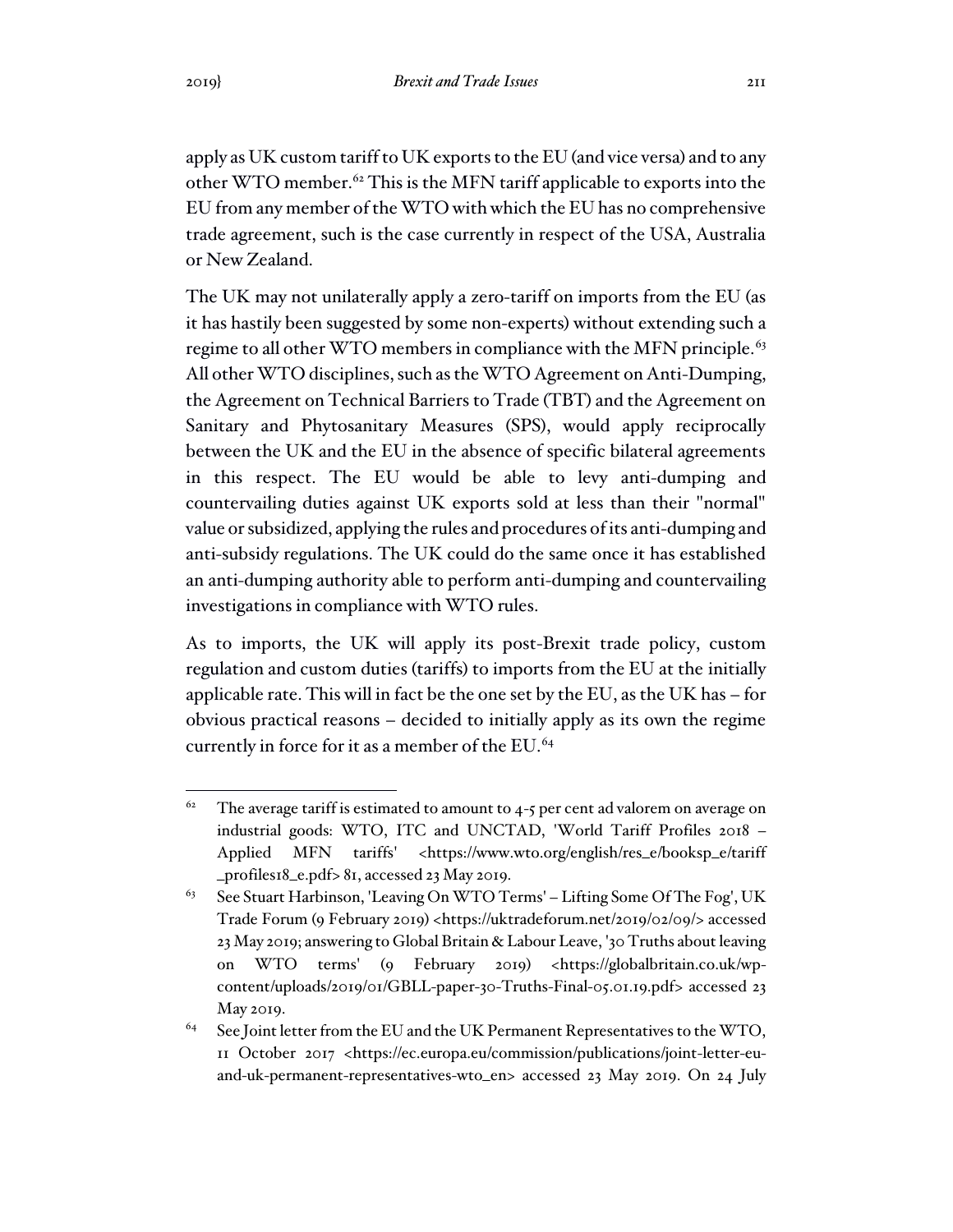# *2. UK Trade with non-EU countries under the WTO post-Transition Period or in case of no-deal*

It should be recalled that the UK, which was an original contracting party of the GATT in 1947, is also an original member of the WTO, as is the EU in its own right, by virtue of both the WTO Agreement and EU law. The WTO Agreement, comprising the agreement establishing the WTO and the various multilateral and plurilateral agreements annexed to it, have been concluded and ratified as 'mixed agreements', that is, also by all the individual members of the EU. There is thus no issue of state succession, nor any need for admission of the UK as an individual member of the international organization.<sup>65</sup> The UK was, is and remains a member of the WTO so that the EU schedule, which is also currently the UK's schedule, remains its schedule.

The UK will be able to act, from the day that Brexit is effective, as a fullfledged WTO member, participating in its bodies, in any negotiations (with the limits of being part of a custom union with the EU or other WTO members, should this be the case), and as a party in dispute settlement proceedings. However, should the Withdrawal Agreement ultimately be agreed and enter into force, during the Transition Period the UK's ability to negotiate tariff deals ('concessions') will be limited by the fact that it will still be part of the EU custom union. The UK will also be able to participate in other negotiations. The UK has immediately seized this opportunity by negotiating its accession to the plurilateral Government Procurement Agreement (GPA), in which the UK participates currently as a member of the EU. As agreed on 27 November 2018 with its other 18 members (not counting the EU and its Member States), the UK has replicated its current

<sup>2018</sup> the UK submitted its goods schedule for certification at the WTO and on 3 December 2018 the UK completed the same step for its services schedule. The schedules were published on 7 December 2018 at <https://www.gov.uk/ government/publications/uk-goods-and-services-schedules-at-the-wto> accessed 23 May 2019. 'The schedule seeks to replicate UK's existing commitments under the GATS and gives overseas businesses the same level of guaranteed access to the UK service sector as they currently have.' UK Government, Press release (3 December 2018) <https://www.gov.uk/government/news/liam-fox-submitsservices-schedule-to-wto> accessed 23 May 2019.

 $65$  Sacerdoti (n 39) 82.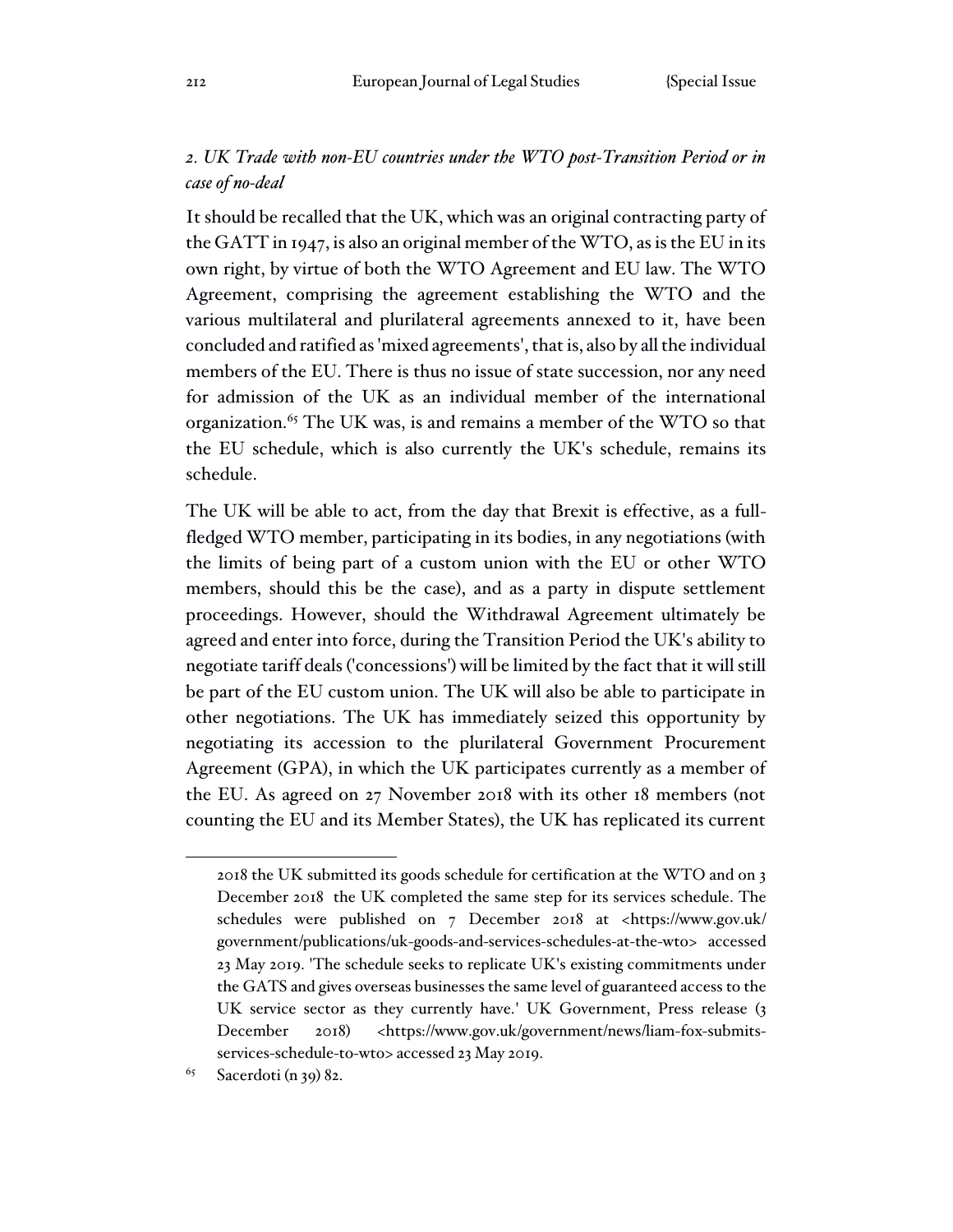market access coverage under the EU schedule with minor technical adjustments, effective at the end of the transition period.<sup>66</sup>

As mentioned above, initially the UK custom regime and specifically the custom duties will be those applying under the EU Common Custom tariff at exit day or at the end of the transition period. The UK will of course be free to change it – and intends to do so – in the absence of a custom union with the EU, at the end of the transition period or after the end of the backstop. The Trade Bill, introduced on 7 November 2017, represents a significant step in preparing to leave the EU. It aims at putting in place essential legal powers and structures to enable the UK to operate an independent trade policy. The Taxation (Cross-border Trade) Act, which received Royal Assent on 13 September 2018, establishes a standalone customs regime and ensures that VAT and excise arrangements operate effectively upon EU exit. It also contains trade-related tax measures.

In theory, other WTO members should not be able to object to having the EU (EU28) split between the EU27 and the UK since, in principle, this would not affect negatively the original, previous balance of benefits and obligations. Establishing a new WTO schedule would entail instead a painstaking process of negotiations, which would not necessarily lead to replicating the EU schedule, especially if the UK aimed to obtain more concessions from other members than those reflected in the schedule in force (or vice-versa). $67$ 

This approach has been expressed in the joint UK and EU letter of 11 October 2017, where it states:

Specifically, the EU and UK intend to maintain the existing levels of market access available to other WTO Members. To this end, we intend that the future EU's (excluding the UK) and the UK's (outside the EU) quantitative commitments in the form of tariff-rate quotas be obtained through an

<sup>66</sup> 'UK set to become a party to the Government Procurement Agreement in its own right' (www.wto.org, 27 February 2019) <www.wto.org/english/news\_e/ news19\_e/gpro\_27feb19\_e.htm, accessed 5 September 2019> accessed 6 September 2019.

<sup>67</sup> See Anwarul Hoda, *Tariff Negotiations and Renegotiations under the GATT and the WTO: Procedures and Practices (WTO Internal Only)* (Cambridge University Press 2018).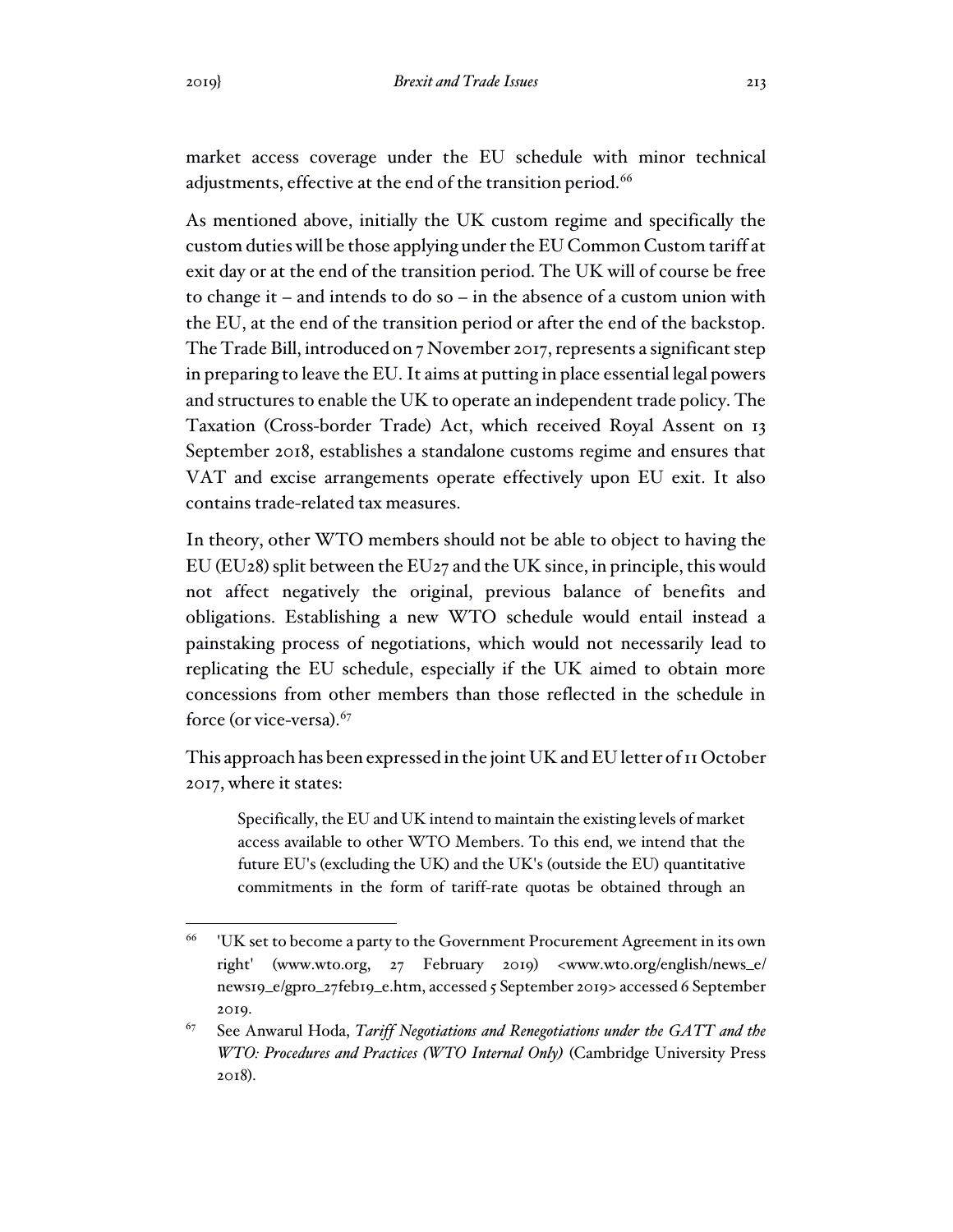apportionment of the EU's existing commitments, based on trade flows under each tariff-rate quota. <sup>68</sup>

However, the EU/UK proposal has been met with some opposition at the WTO. Individual countries have considered that an apportionment of existing commitments even if based on actual trade flows data would cause them prejudice.<sup>69</sup> The most complex issue, which is clearly addressed by the EU and the UK in their joint letter, is the apportionment between the EU and the UK of the EU tariff rate quotas (TRQs) in force with many suppliers of agricultural products. The UK and the EU have agreed to split the existing quotas on the basis of the UK's share of the total EU imports of each product under the TRQs over a recent three-year period. The putting into force of the new TRQs, however, needs in principle the agreement of the beneficiaries, following completion of negotiations with WTO members having a principal or substantial supplying interest in relation to each tariff rate quotas under Article XXVIII GATT. Most of these members have objected on various grounds, arguing that their access to the henceforthseparate UK market would be diminished and challenging the three-year period basis chosen by the EU and the UK.7º In fact different WTO members currently benefiting from a given EU TRQs may have – and do have

 $68$  Joint letter to the WTO (n 64).

<sup>69</sup> 'While the US is supportive of the UK establishing itself as an independent member of the WTO, it will not accept an EU-UK approach to TRQs that is prejudicial to our existing rights' the USA said at the WTO Council for Trade in Goods meeting this week, according to a Geneva-based trade official. 'The current approach to Brexit TRQ negotiations is unacceptable and we are eager to engage [with the EU] to ensure our rights are maintained'; Hannah Monicken, 'U.S. and others urge UK, EU to address TRQs during Brexit extension', *Inside U.S. Trade*, Washington (19 April 2019).

<sup>&</sup>lt;sup>70</sup> In the WTO Council for Trade on Goods on 12 November 2018 more than 20 countries registered their objections on the EU-UK joint proposal, see for a summary <https://www.wto.org/english/news\_e/news18\_e/good\_12nov18\_e.htm> accessed 23 May 2019. Similar objections had been voiced at the WTO Market Access Committee held in October 2018 by the U.S., Russia, Australia, Japan, China and Canada, that are almost all major agricultural exporters, see for a summary <https://www.wto.org/english/news\_e/news18\_e/mark\_11oct18\_e.htm> accessed 23 May 2019.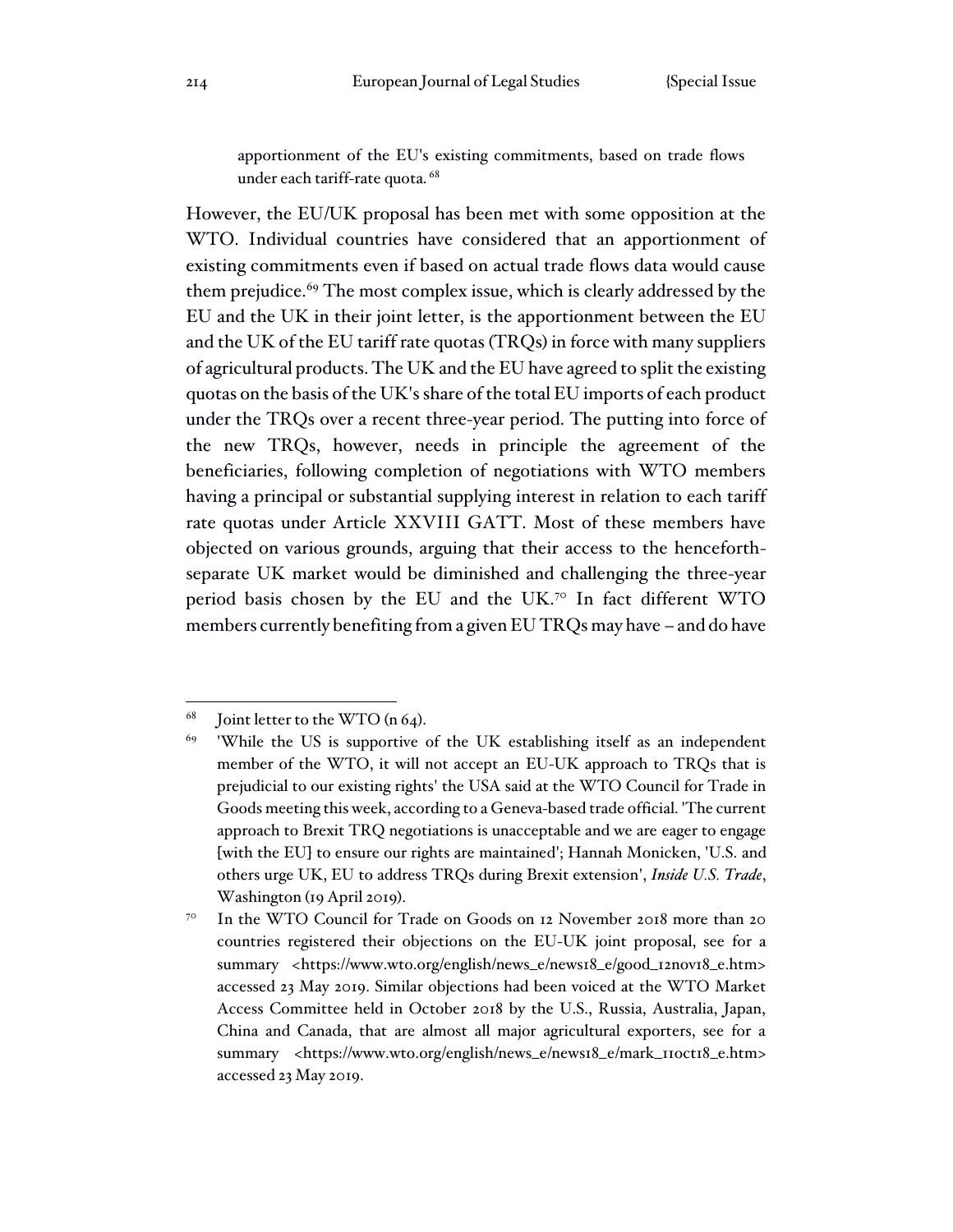– a different interest towards the EU27 and the UK markets, depending upon their established trade flows and commercial relations.

In view of these difficulties, the EU has therefore decided to proceed unilaterally for the time being, adopting on 30 January 2019 an ad hoc Regulation based on the abovementioned principles.<sup>71</sup> The EU remains committed to continue to negotiate at the WTO in order to reach satisfactory agreements using the delegation granted to the Commission in Regulation 2019/216 to amend the TRQs this context.<sup>72</sup>

#### *3. UK agreements with WTO members post-Brexit*

It is accepted that when EU law ceases to apply to the UK, deal or no-deal, the UK will not be able to remain a member in its own right of any EU FTA or other similar trade agreement currently applicable to the UK as an EU member whose territory is part of the EU custom territory to which such agreements apply. <sup>73</sup> The bilateral FTAs and similar 'Partnership' agreements currently applicable to the UK could not become trilateral and cover the UK after it has ceased to be a EU member and its territory is no more 'equated' to that of the EU, as during the Transition period under Article 129 of the Withdrawal Agreement discussed in the next paragraph. The EU Commission has officially informed interested parties that 'as of the withdrawal date, the EU preferential trade agreements with third countries in the field of the common commercial policy and customs no longer apply to the UK'.<sup>74</sup>

<sup>&</sup>lt;sup>71</sup> Regulation (EU) 2019/216 on the apportionment of tariff rate quotas included in the WTO schedule of the Union following the withdrawal of the United Kingdom from the Union, and amending Council Regulation (EC) No 32/2000, [2019] OJ L38.

<sup>&</sup>lt;sup>72</sup> WTO Committee on Agriculture (26-27 February 2019), for a summary of the meeting see <https://www.wto.org/english/news\_e/news19\_e/agcom\_06mar19 \_e.htm> accessed 23 May 2019.

 $73$  Sacerdoti (n 39) 81.

<sup>74</sup> See European Commission, 'Notice to Stakeholders. Withdrawal of the UK and the EU Rules in the field of customs and external trade, Preferential rules of origin' (4 June 2018) <http://trade.ec.europa.eu/doclib/docs/2018/june/tradoc\_156913. pdf.> accessed 23 May 2019.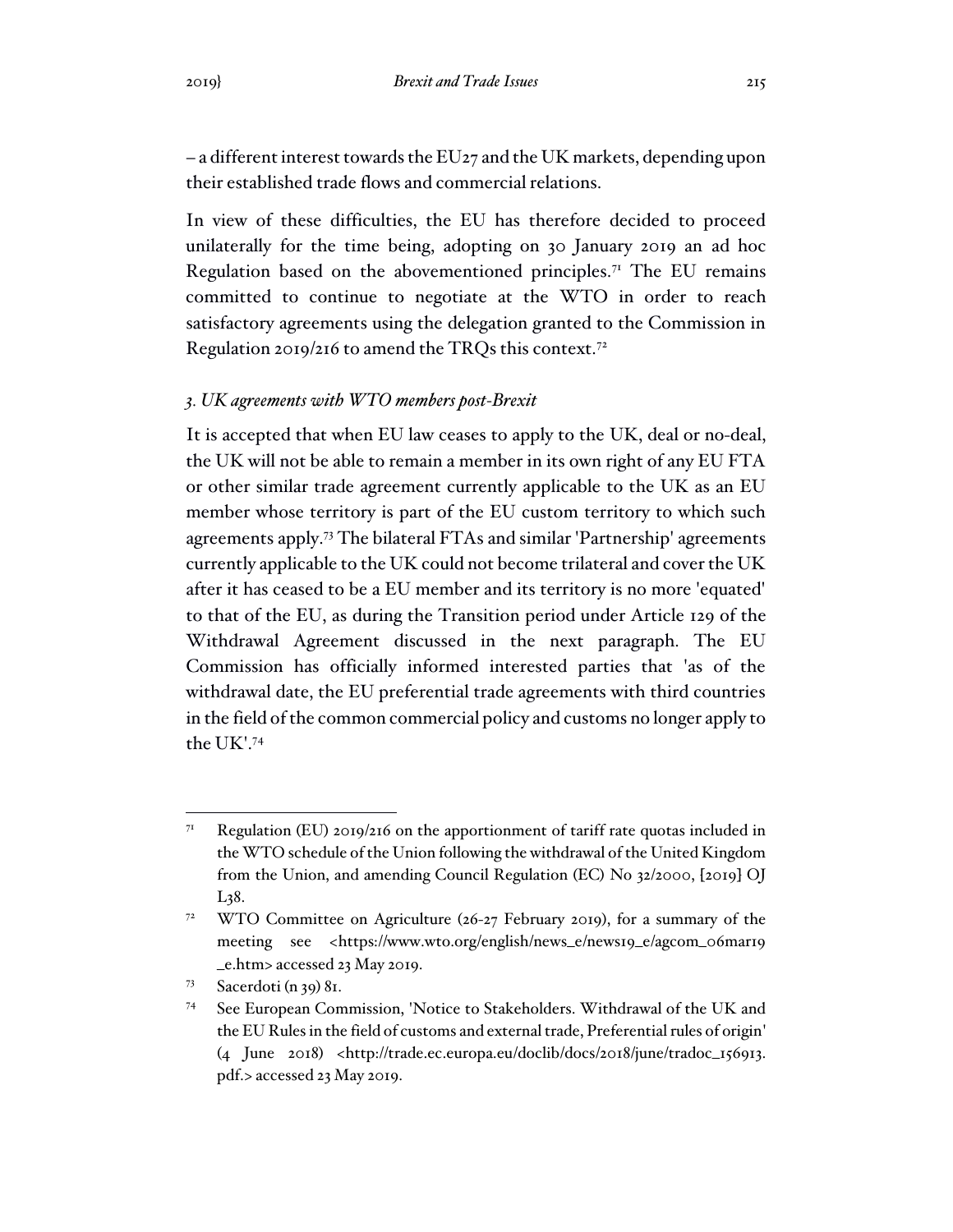One must distinguish the transition period, if any, from the subsequent period in time when the UK would not be part of any customs union with the EU (except if the backstop would enter fully into force). As mentioned above, in this period the UK will not be a member of the EU anymore. However, it will maintain a single custom union with the EU. In view of the peculiar features of this arrangement one could say that the EU custom territory to which EU FTAs and similar agreements are applicable will still include the UK. The issue has been resolved, at least in the bilateral relations, by Article 129 of the Withdrawal Agreement:

during the transition period, the UK shall be bound by the obligations stemming from the international agreements concluded by the Union, by Member States acting on its behalf or by the Union and its Member States acting jointly.

This requires that the other parties agree to consider the UK as still belonging to the territory to which the agreement applies. However, as mentioned above, any third country could challenge this framework and decide not to go on applying the current agreements with the EU to the UK.<sup>75</sup> Should this be the case, EU FTA partner countries may consider UK goods (or even EU goods having UK content) not qualifying any more as having EU preferential origin. UK inputs incorporated in goods obtained in third countries with which the EU has a preferential trade arrangement and imported in the EU will be 'non-originating' with the effect that the whole product may not qualify in the EU as having a preferential origin.<sup>76</sup>

The UK is seeking to establish links with major economies to replace the FTAs covering a sizeable share of its non-EU international trade and has been negotiating with a host of third countries starting in 2018-2019. The EU participates in around 40 FTAs with over 70 countries. According to UK Government, '[i]n 2017, ONS [Office for National Statistics] data showed that trade with third countries with EU free trade agreements accounted for around 12 [per cent] of the UK's total trade.'<sup>77</sup> Since these agreements provide

<sup>75</sup> See para 2.4.

 $7<sup>6</sup>$  European Commission (n  $74$ ).

<sup>77</sup> Guidance of the Department of International Trade and others on 'Existing trade agreements if the UK leaves the EU with no deal' (19 December 2018) <https://www.gov.uk/government/publications/existing-free-trade-agreements-if-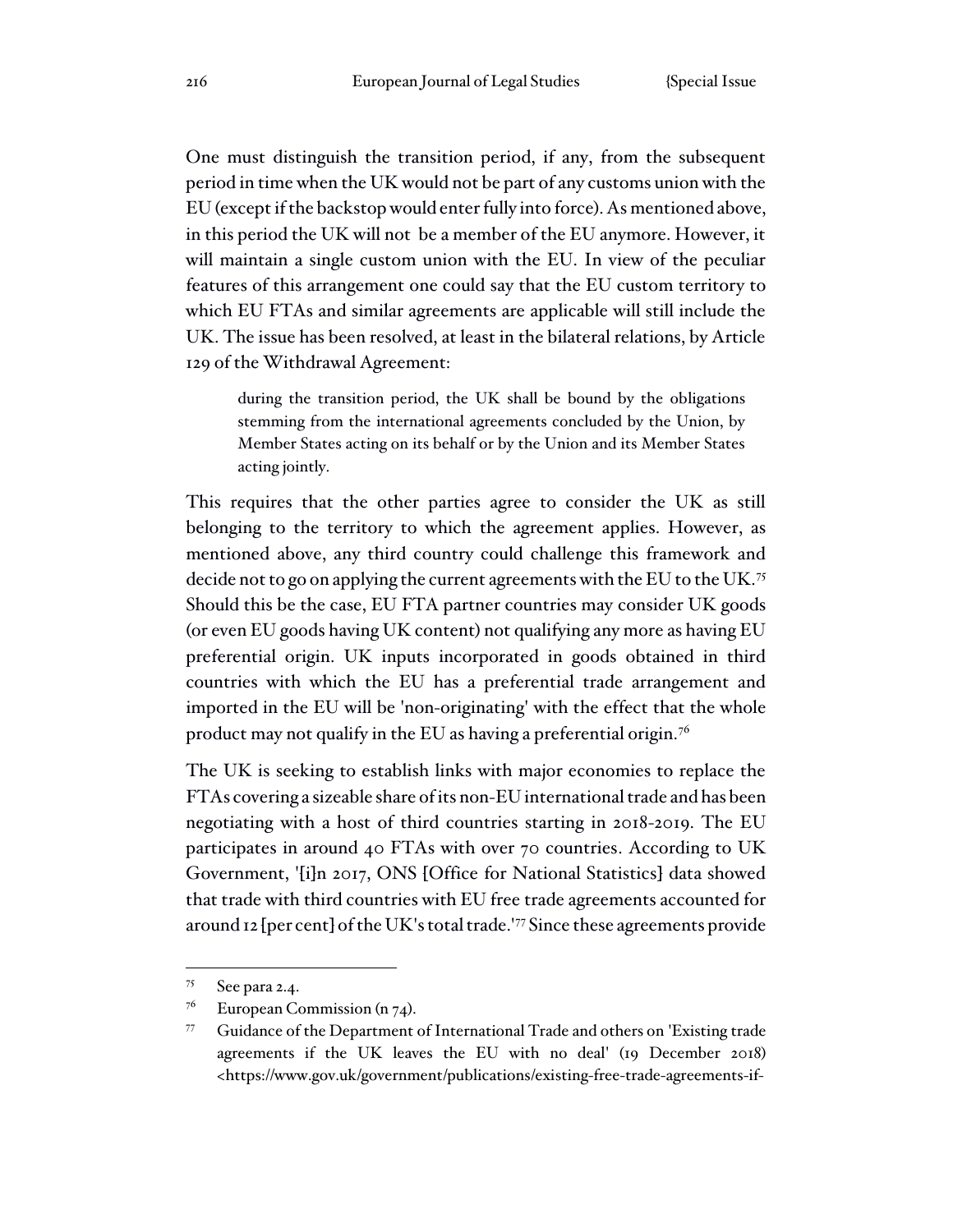benefits to businesses, consumers and investors in terms of reductions in import tariff rates and regulatory requirements for goods, access to the service market and to public procurement and protection for intellectual property, the strategy of the UK Government is to seek to replicate EU trade agreements to ensure continuity to UK business to trade on preferential terms after the withdrawal.<sup>78</sup> Not all of the EU's trade partners have, as yet, accepted to enter in the roll-over agreements.<sup>79</sup> In any case the concluded agreements are transitional towards new trade deals to be negotiated when the UK's partnership with the EU is decided and the UK negotiation leverage assessed.<sup>80</sup>

In relation to the post-transition period there are two further issues to be discussed. First, such agreements can enter into force only starting from the day when the UK will not be bound in a custom union with the EU as provided by the single EU-UK custom area during the transition period.<sup>81</sup> If this regime will go on due to the entry into force of the backstop, this deadline will be postponed accordingly. Secondly, prospective candidates to negotiations need to know what kind of FTA, if any, the UK will conclude with the EU before being in a position of engaging in such negotiations. 'Rolling-over' the present regime under the EU FTAs seems a quick solution in respect of countries with which the UK has currently FTAs in place as a member of the EU, but several of those governments have signalled that a permanent agreement will require renegotiation and more concessions from

theres-no-brexit-deal/existing-free-trade-agreements-if-theres-no-brexit-deal> accessed 23 May 2019.

<sup>78</sup> Ibid.

<sup>79</sup> For the list of the Trade Agreements signed by UK see Guidance of the Department of International Trade and others on 'Existing trade agreements if the UK leaves the EU with no deal' (22 August 2019) available at <https://www.gov.uk/guidance/uk-trade-agreements-with-non-eu-countries-in-ano-deal-brexit> accessed on 6 September 2019.

<sup>&</sup>lt;sup>80</sup> See article 8 of the Trade Agreement between the United Kingdom of Great Britain and Northern Ireland and the Swiss Confederation (11 February 2019).

<sup>&</sup>lt;sup>81</sup> See Art 129.4: 'during the transition period, the UK may negotiate, sign and ratify international agreements entered into in its own capacity in the areas of exclusive competence of the Union, provided those agreements do not enter into force or apply during the transition period, unless so authorized by the Union'.